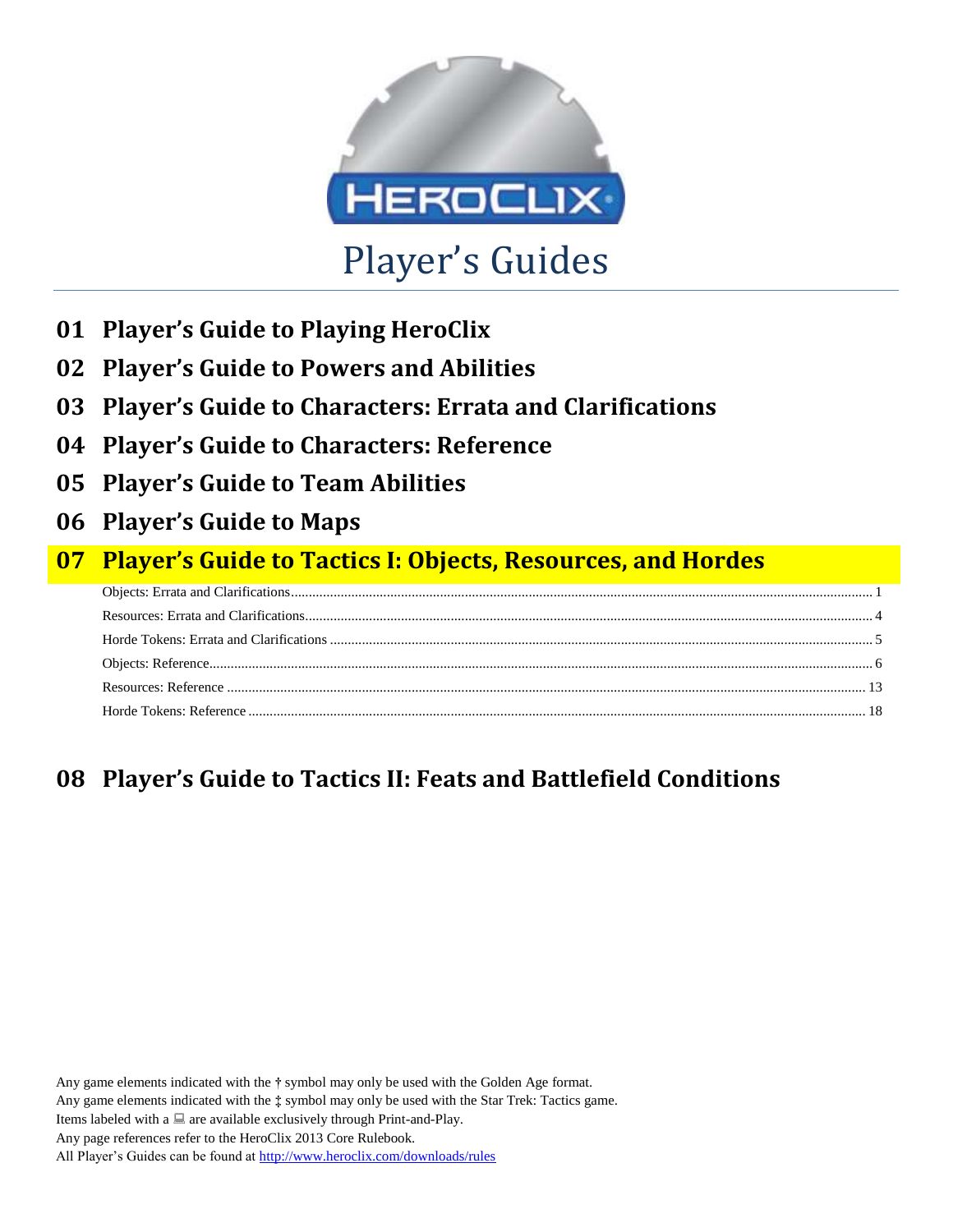## <span id="page-1-0"></span>**Objects: Errata and Clarifications**

## **General**

Print and Play: For WizKids events, players can print any legitimate copy of a cardboard element from HeroClix. The printed version must not be different from a legal WizKids-released version of the element. This policy does not apply to 3D elements, though it does apply to the card that accompanies it.

3D objects are not legal for sealed events unless otherwise specified by the Judge running the event.

When building a force, players may choose 0-3 objects. Based on the number of objects a player chooses they can include:

- 1 object any type (heavy, light, or immobile)
- 2 objects any two types that are not the same
- 3 objects one can be any type, the other two must be a heavy and a light.

In a sealed game, players may only use objects that are drawn from a booster supplemented by any standard objects. A player's object pool must still conform to force building rules.

All special objects are treated as Unique for force construction.

The 3D objects from the Adventure Kits (Bookcase, Computer, Crate, Dumpster, Light Post, Mailbox, Office Desk, and Soda Machine) have the special object "gear" symbol. <sup>†</sup>

It is possible for multiple objects to exist in the same square. When this happens, each object is treated individually.

Blocking terrain, walls, or character bases do not block the area of effect of a Special Object but will block the line of fire to and from a Special Object per the standard line of fire rules.

The effects of objects placed on character cards only apply until the object is returned to the map.

The "continual" keyword is removed from all objects.

Relics are special objects that are Immobile and can't be destroyed. Once per game per character, give a character occupying a square containing a relic a power action and roll a d6 that can't be rerolled. On a result matching the relic value noted on the object, place this object on that character's card.

All objects occupy one square unless it specifically has a base which indicates otherwise.

### **AERIAL BAFFLER†**

A character that gains Earthbound as a result of the Aerial Baffler may be carried. However, that character will regain flight as soon as it leaves the Aerial Baffler's area of effect and must be dropped at that point.

A character gains Earthbound as soon as it enters into the Aerial Baffler's area of effect. A character may continue its movement after entering the area of effect of the Aerial Baffler, but would do so as a non-flier.

The special properties of this object are ignored while this object is held.

### **BLUE LANTERN†**

Blue Lantern's effect only increases range values when using Barrier.

Blue Lantern's effect ends "...if they can already use Telekinesis."

### **BOOKCASE†**

This object ends with "when used in an attack".

### **BROKEN DRONE†**

The first sentence begins: "While a character is holding this object..."

### **BUCKET OF WATER**

The effect of this object begins: "When not held..."

### **COMPUTER†**

This object ends with "when used in an attack".

### **CRATE†**

This object can be used for 10 squares instead of 8.

### **CRIMSON GEM OF CYTTORAK**

This object is a relic requiring a roll of 5-6.

The effect of this relic reads: "Modify the character's damage value by +1 and the character can use Charge, Super Strength, and Toughness. (Characters can't use more than one damage reduction power.)"

### **DARK CAULDRON†**

Special properties of this object are ignored while it is held.

### **DYNAMOSTAT†**

Dynamostat's effect reads: "This object is considered to be blocking terrain until it is destroyed, but it may be picked up and moved normally."

Special properties of this object are ignored while it is held.

If this object is dropped while held, it is placed into an adjacent, unoccupied square, if possible, otherwise remove it from the game.

### **ELEHA'AL VINE†**

Special properties of this object are ignored while it is held.

### **FORCE FIELD GENERATOR†**

Once the character has used Barrier as a result of this object, adjacency to the object is no longer required in order for the Barrier tokens to remain. Only destroying the object, the terrain or the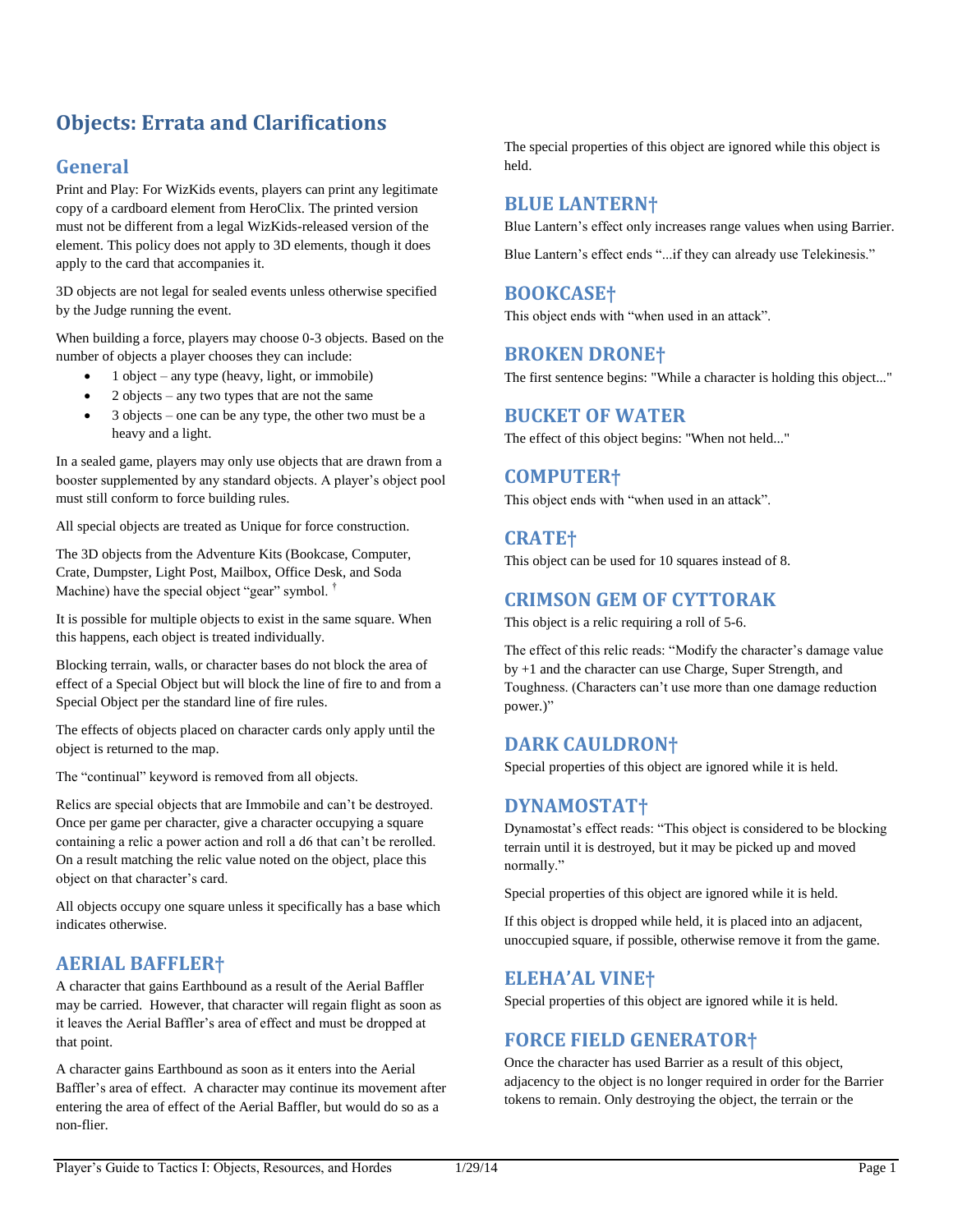beginning of the player's turn will cause the Barrier tokens to be removed from play.

Special properties of this object are ignored while it is held.

### **FUEL TANK†**

If the Fuel Tank is used to destroy a wall or square of blocking terrain during a close combat attack, all characters adjacent to the targeted section of terrain will be dealt damage from the Fuel Tank.

### **KINETIC ABSORBER†**

Special properties of this object are ignored while it is held.

### **KINETIC ACCELERATOR†**

This card includes the sentence: "If the roll does not allow the given action to be performed against any targets, the action ends immediately."

If a character is given an action that would require them to replace their speed value (e.g., Charge or Running Shot) while they occupy the same square as the Kinetic Accelerator, both replacements occur at the same time and therefore the active player can choose which effect goes first. If the roll makes is so that the given action can't be performed, the character is assigned a token for the action and not moved.

### **LASER TURRET†**

Replace the text on the card with: "(optional) Once during your turn (but not during another action) when a character friendly to you occupies this object's square, give this object a free action to make a ranged combat attack  $(8, 2, 4)$  against any opposing figure."

The Laser Turret may make an attack against any opposing character within range, regardless of adjacency.

When making an attack with the Laser Turret, any adverse effects that can normally result from the attack (such as damage from the Mystics team ability or a critical miss) are dealt to the Laser Turret and not the character using the Laser Turret.

Special properties of this object are ignored while it is held.

## **LIGHT POST†**

The Light Post object does not add an action token to a colossal figure.

### **MAILBOX†**

This object ends with "when used in an attack".

### **METEORITE†**

Meteorite is subject to the Rule of 3. A die roll of 6 will add 3 (and not 4) to the attacker's unmodified damage value due to the Rule of 3.

Due to the last line of the text, powers, abilities, or other effects that reduce damage dealt can't be used to reduce the damage dealt by Meteorite. Likewise, a critical hit will not increase the damage dealt. The last sentence reads: "The damage value is locked, and the damage dealt can't otherwise be modified."

### **MJOLNIR†**

This object is a relic requiring a roll of 6.

The effect of this relic reads: "Modify the characters' attack and damage values by  $+2$ , and the character can use Quake, Energy Explosion, and the Flight ability."

### **OFFICE DESK†**

This object should read: "Light: When a character holding this object is attacked, you may modify the holding character's defense value by +2. If you do, the object is destroyed after the attack resolves."

### **OPENED HYDRANT†**

Special properties of this object are ignored while it is held.

### **RED KRYPTONITE**

The text of this object reads: "Characters within 4 squares must roll a d6 immediately before they are given a non-free action. On a roll of 1-2, the character is given an action token and can't be given any non-free actions this turn, but can use Perplex until your next turn if they can't already use it."

### **RELICS**

Relics are special objects with the following property: "Once placed on the map, this object can't be destroyed, picked up, moved, or placed. Once per game per character, the character occupying the same square as this object may be given a power action and roll a d6 that can't be rerolled. On a roll of X, place this object on that character's character card, and character can use the effects listed on this card if they can't already. When that character is defeated, place this object in the square they last occupied. At the end of the game, if an opponent's character has this object on their card or all of your characters have been defeated, your opponent scores this object."

X is the number or range of numbers beside the word "Relic" on the object card.

The phrase "place this object on that character's character card" is simply indicating that the object is taken off the map and placed somewhere to indicate that this is the character that has it. Players can use any acceptable method to simulate this when using a character without a character card.

### **SATELLITE†**

The first sentence reads: "Give a character holding this object a power action."

### **SCORPIO KEY**

This object is a relic requiring a roll of 5-6.

The effect of this relic reads: "Modify the character's range value by +2 and the character can use Penetrating/Psychic Blast."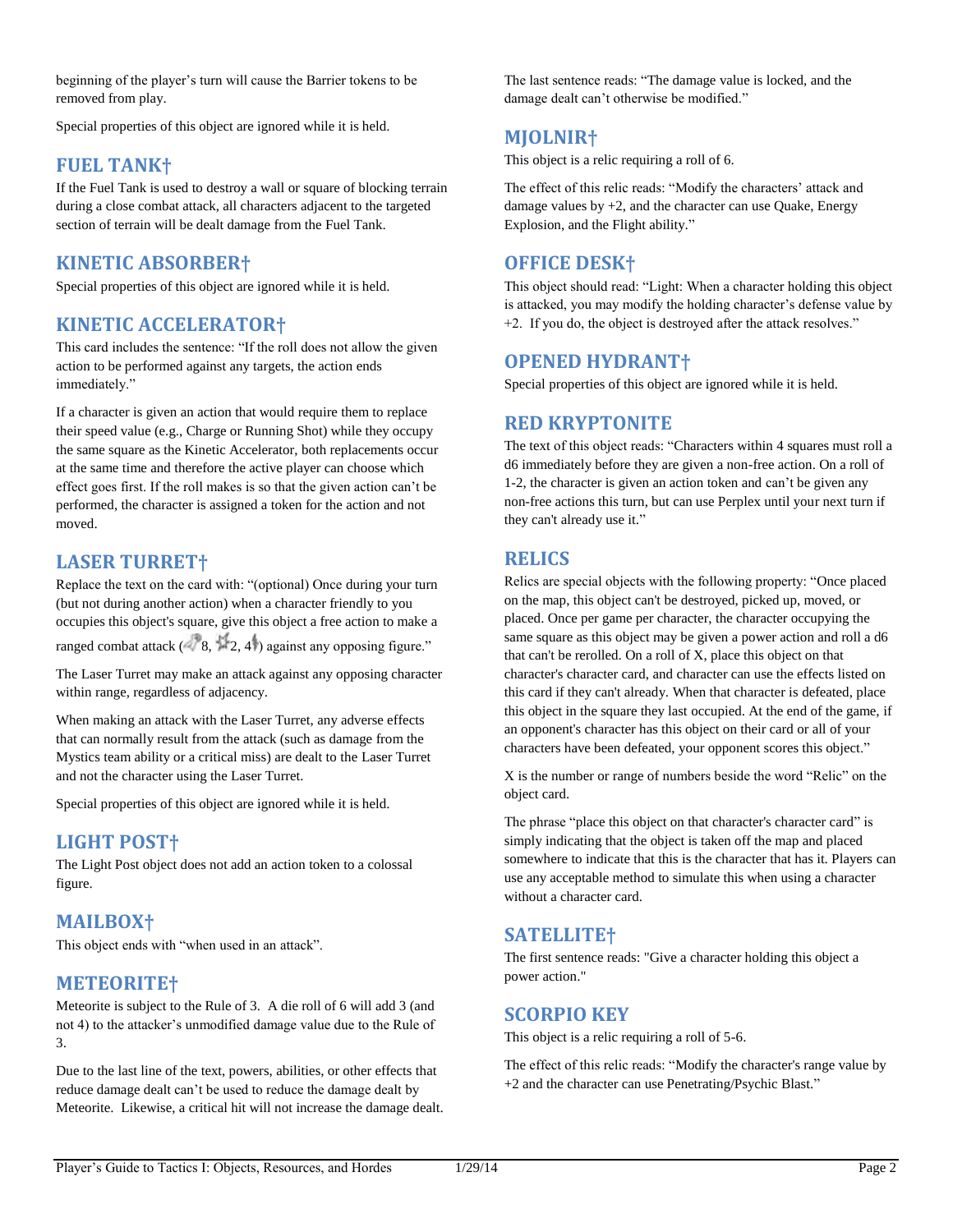### **SEPARATION FIELD GENERATOR†**

This object reads: "A character holding an object or carrying a character immediately drops it into an adjacent square when 3 or fewer squares from this object. The carrying or holding character may continue its move. Objects can't be picked up by characters that are 3 or fewer squares from this object."

### **SHARK REPELLANT SPRAY**

This object reads: "Character modifies its defense value by +2 when targeted by a character who possesses  $\mathbb{R}^n$  or  $\mathbb{C}^n$ 

**SHIELD DISRUPTOR†**

Special properties of this object are ignored while it is held.

### **SODA MACHINE†**

This object ends with "when used in an attack".

### **STANDARD 3D OBJECTS**

The following objects are standard objects:

### **Silver Anvil - Heavy**

Fin Fang Foom's Finger - Heavy

### **Shield – Light**

These objects are always legal for use in modern age.

### **STEP LADDER†**

This object begins with: "When this object occupies a square adjacent to a square of higher elevation…"

### **STRUCTURAL INTEGRITY FIELD†**

This special object begins: "Blocking terrain (but not blocking terrain markers) and walls…".

Special properties of this object are ignored while it is held.

### **TELEPHONE BOOTH†**

This special object should read "Once per turn per character, a character occupying the same square as this object can be dealt 1 unavoidable damage as a free action."

Special properties of this object are ignored while it is held.

### **TELEPORT PAD†**

A character using the Teleport Pad may pick up and hold a character or object when moving via the Teleport Pad, if they could normally do so.

### **TOMBSTONE†**

Tombstone reads: "The defense value of a character holding a Tombstone is modified by  $+2$ . After the resolution of an unsuccessful attack against a character holding a Tombstone, remove Tombstone from the game."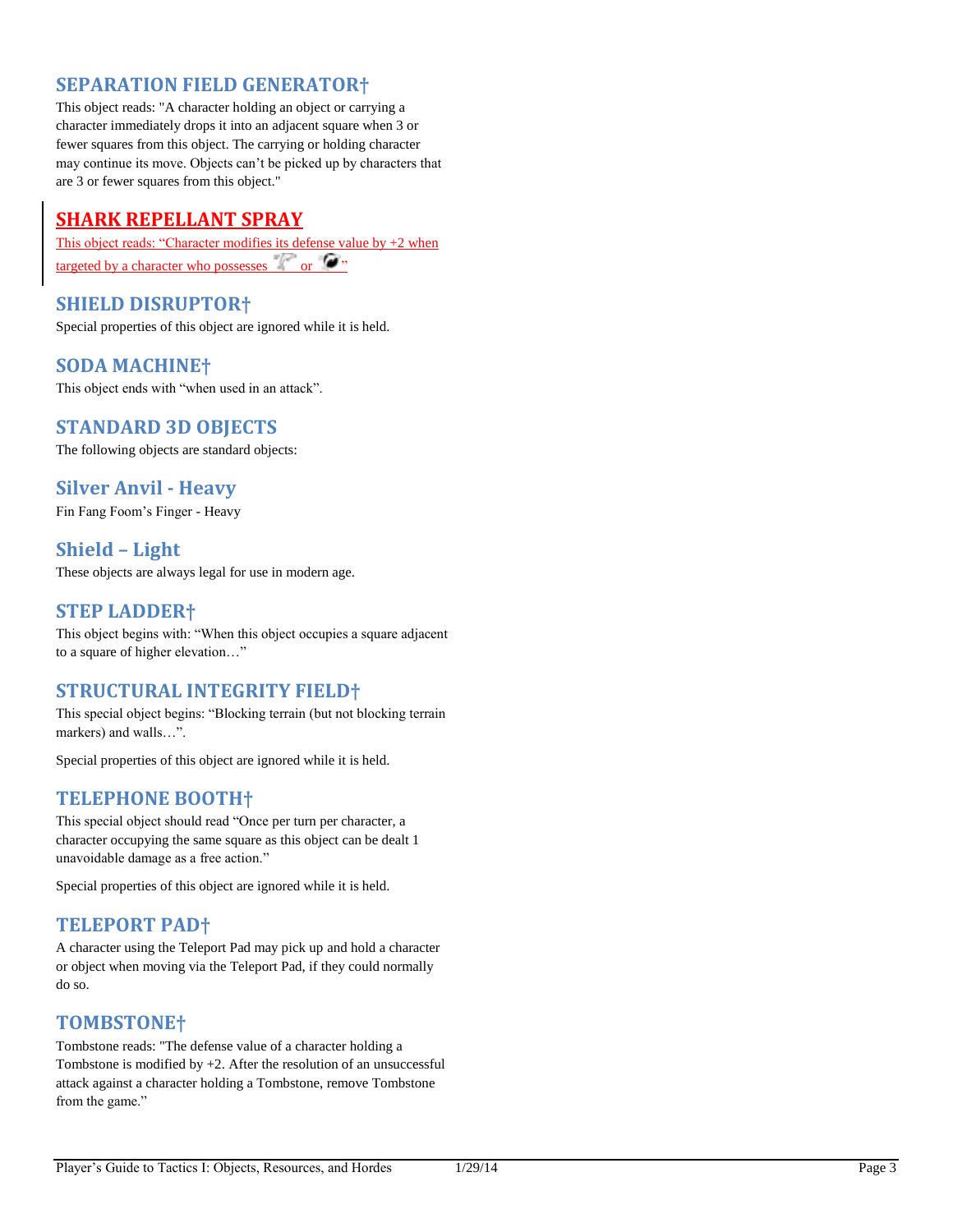## <span id="page-4-0"></span>**Resources: Errata and Clarifications**

### **General**

Print and Play: For WizKids events, players can print any legitimate copy of a cardboard element from HeroClix. The printed version must not be functionally different from a legal WizKids-released version of the element.

If a resource includes a dial and an event has been triggered by which the dial is to be turned, then the dial will be turned at the appropriate time even if it the resource would otherwise be ignored.

The restriction against including special objects on your force applies at the time you construct your force. Game effects which would bring a special object onto the force during the game may be used.

## **BATCAVE**

The last sentence of Gameplay reads: "When The Batcave Computer is defeated, remove the resource from the game."

### **INFINITY GAUNTLET**

The combat symbols displayed on standard powers are representative only and do not change those of the character to which this resource is assigned.

The last sentence of Beyond Mortal Limits reads: "Character can use the effects of that gem until the beginning of your next turn as long as this power is showing."

The character to which this resource is assigned must remain constant throughout an event.

This object is numbered R101, not S101.

The last sentence of Setup reads: "You can't add special objects to your force if Infinity Gauntlet is part of it."

When used in a tournament, the same gems must be used during each round.

### **GRAPNEL GUN**

The last sentence of the effect reads: "If the square the character ends its movement in is of a higher elevation than the square it began the movement, it may be given a close combat action as a free action after actions resolve**."**

## **SHARK REPELLANT SPRAY**

The last sentence of the effect reads: "Knock back generated by this ignores game effects that prevent the character from being knocked back if the knocked back character has the Animal keyword or can use the Swim ability,"

### **SONIC TRANSMITTER**

The effect reads: "Character can be given a double power action and each friendly Flock of Bats may be given a move action and a close combat action, each as a free action."

### **UTILITY BELT**

The  $+1$  on click 19 is a 1.

Turning the Dial – if the character assigned the Utility Belt made an attack this turn, the player must roll a d6 to turn the dial at the end of the turn.

Prep Time – when activating this power, the click selected can't have a power on it (not just a special power)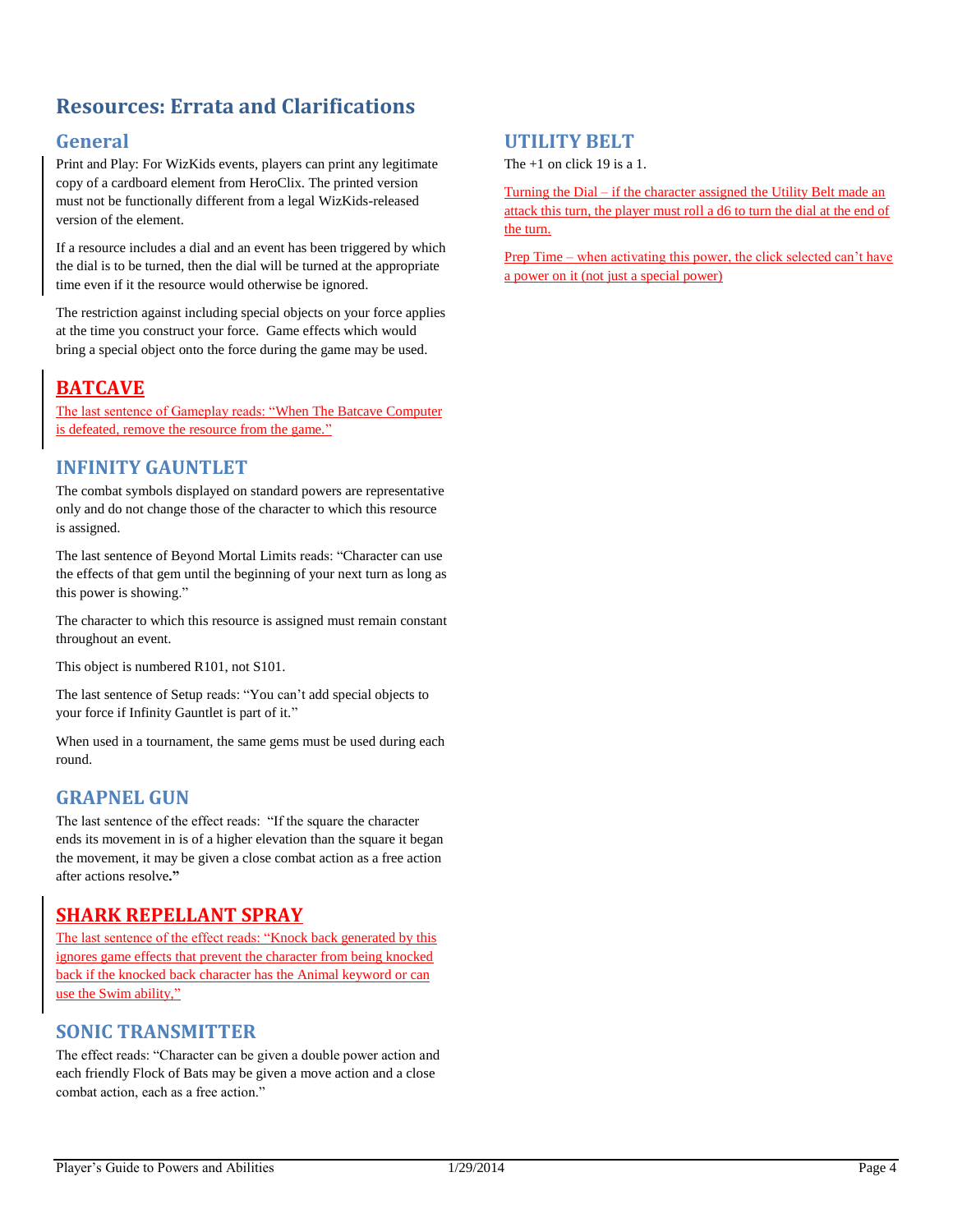## <span id="page-5-0"></span>**Horde Tokens: Errata and Clarifications**

## **Lord of the Rings†**

**#H007 Eagle** Rescue Flight is a speed power.

**#H008 Ent** Break the Dam! is a damage power.

**#H009 Dead Man of Dunharrow** Ghostly Charge is a damage power.

**#H010 Mûmakil** Trample is a speed power.

**#H011 Orc Catapult** FIRE! is a damage power.

**#H012 Mountain Troll** SMASH! is a damage power.

This figure is named Mountain Troll.

The Hobbit†

**#H002 Warg** Warg has a point cost of 15.

**#H004 Eagle** Death From Above reads: "When stacked, Eagle may use Charge."

### **Fear Itself**

**#H007 Police Deputy** This character has a point cost of 8.

**#H014 Mutant Student** This character's collector number is H014, not H013.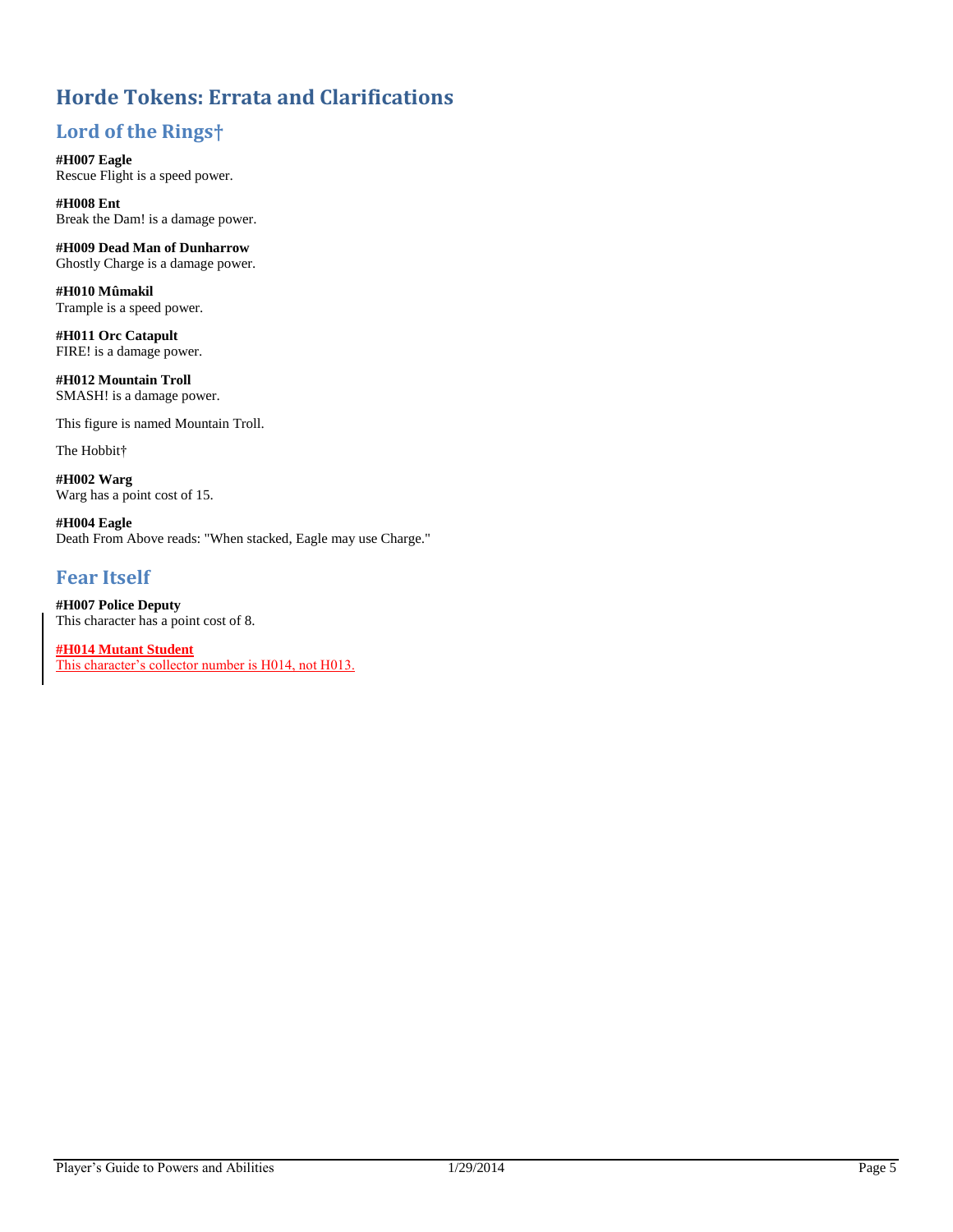## <span id="page-6-0"></span>**Objects: Reference**

## **HeroClix Indoor Adventure Kit**

### **BOOKCASE†**

*Light*

Increase the attacker's attack value by 1 when used in an attack.

### **COMPUTER†**

*Heavy*

Increases the attacker's attack value by 1 when used in an attack.

### **OFFICE DESK†**

### *Light*

When a character holding this object is attacked, you may modify the holding character's defense value by  $+2$ . If you do, the object is destroyed after the attack resolves.

### **SODA MACHINE†**

*Heavy*

Increase the attacker's damage dealt by 1 when used in an attack.

## **HeroClix Outdoor Adventure Kit**

### **CRATE†**

*Light*

A character may throw this object 10 squares.

#### **DUMPSTER†**

*Heavy*

This object is not destroyed when used in an attack. The attacker places it in any square adjacent to the target after use.

### **LIGHT POST†**

*Heavy*

A target with 0 or 1 action tokens that is successfully hit with this object also receives an action token, which can result in pushing damage.

### **MAILBOX†**

*Light*

Increases the attacker's damage dealt by 1 when used in an attack.

## **Danger Room**

### **BROKEN DRONE†**

#### *Light*

While a character is holding this object, you may choose to either (1) use this object normally in an attack, or (2) give this character a ranged combat action (treating the character's range value as 4) and make a ranged combat attack against a single target opposing character. An attack using option 2 deals 1 damage but does not destroy this object.

### **GENERATOR†**

#### *Heavy*

This object is not destroyed when used in an attack. After the Generator is used as part of an attack, the attacker places it in any square adjacent to the target after the attack resolves.

## **Legion of Super Heroes Starter**

### **COM DISH†**

### *Heavy*

When this object is used in an attack, modify the attacker's damage value by +1 for the attack.

### **NEWSBOT†**

#### *Light*

When you give a character an action to attack using this object, it does not count toward your available actions for the turn.

## **Collateral Damage**

### **#S001 TELEPORT PAD†**

*Immobile*

If a character friendly to you is adjacent to this object, give the character a power action and move it up to 6 squares, ignoring characters and terrain features for movement purposes.

### **#S002 KINETIC ABSORBER†**

*Light*

All clear and water terrain 2 or fewer squares from this object is hindering terrain for movement purposes. This object has no effect when held.

#### **#S003 SEPARATION FIELD GENERATOR†**

#### *Immobile*

A character holding an object or carrying a character immediately drops it into an adjacent square when 3 or fewer squares from this object. The carrying or holding character may continue its move. Objects can't be picked up by characters that are 3 or fewer squares from this object.

### **#S004 LASER TURRET†**

#### *Heavy*

(optional) Once during your turn (but not during another action) when a character friendly to you occupies this object's square, give

this object a free action to make a ranged combat attack  $( 8, 2, 4)$ 

) against any opposing figure. This object has no effect when held.

#### **#S005 AERIAL BAFFLER†** *Light*

Any character with the  $\sum_{n=1}^{\infty}$  or  $\sum_{n=1}^{\infty}$  speed mode that is 3 or fewer squares from this object gains Earthbound. Any character it carries takes no damage and is placed in the nearest square it can occupy. This object has no effect when held.

### **#S006 FUEL TANK†**

*Heavy*

A character may throw this object up to 6 squares. If this object is used as part of a successful attack, also deal 1 damage to all figures adjacent to the target.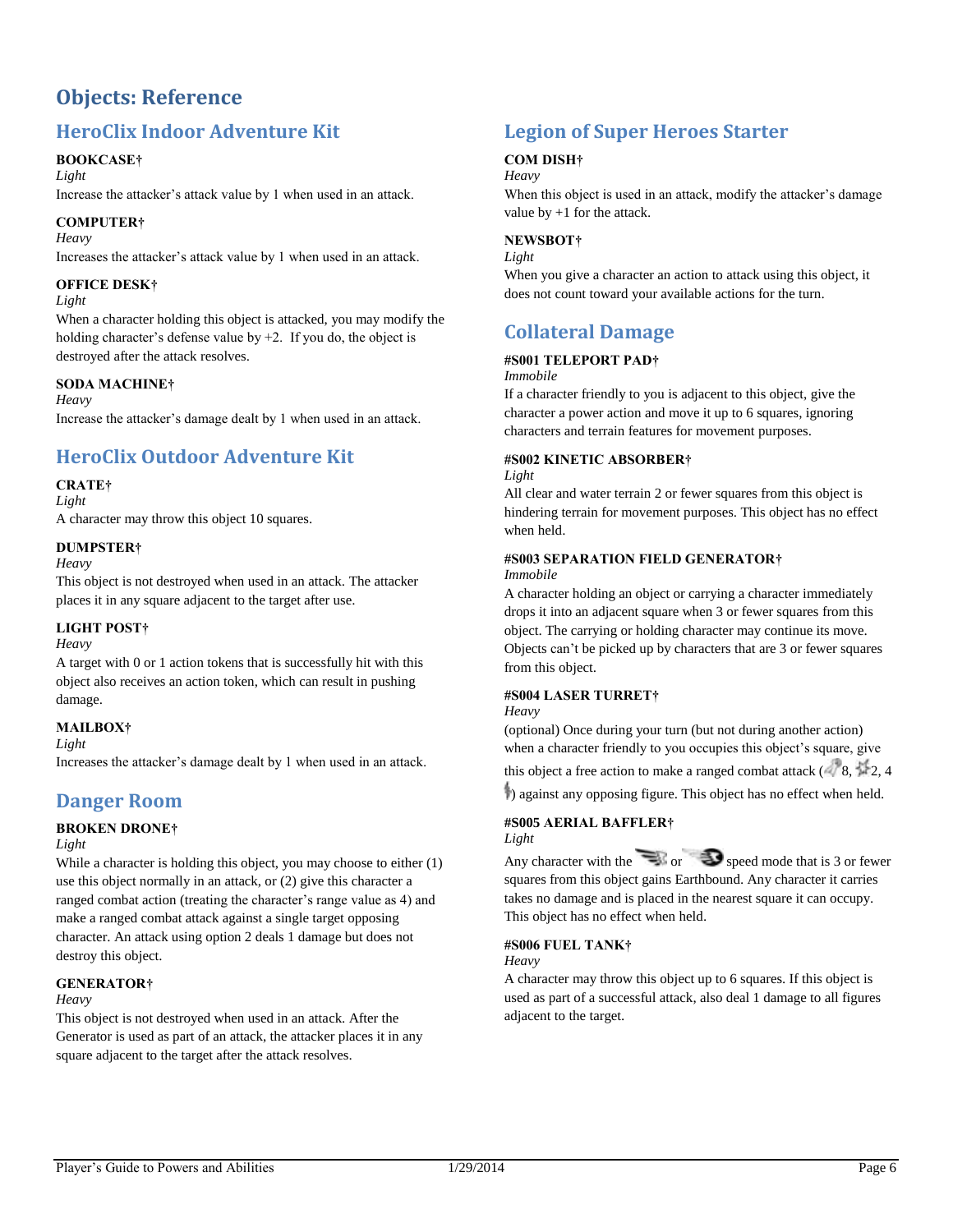### **Sinister**

### **#S001 STEPLADDER†**

#### *Light*

When this object occupies a square adjacent to a square of higher elevation, the squares are connected by a ladder. This object is not hindering terrain for movement purposes.

#### **#S002 STATUE†**

*Light*

This object deals 3 damage when thrown as part of an attack targeting terrain or a wall.

### **Supernova**

## **#S001 METEORITE†**

*Heavy*

When this object is used in a successful close combat attack, roll one six-sided die and subtract 2 from the result, minimum result 1. add the result to the attacker's unmodified damage value for the attack. The damage value is locked, and the damage dealt can't otherwise be modified.

### **#S002 SATELLITE†**

*Light*

Give a character holding this object a power action. Remove this object from the game and place a debris token in the square occupied by the character and in any two adjacent, unoccupied squares.

### **Avengers**

### **#S001 FORCE FIELD GENERATOR†**

#### *Immobile*

This object allows an adjacent character to use Barrier as if the character had a range value of 0. If this object is destroyed, any barrier terrain markers placed using Barrier granted by this object are removed from the game.

### **#S002 DARK CAULDRON†**

*Immobile*

Characters 4 or fewer squares from this object can't be healed.

## **Justice League**

### **#S001 TELEPHONE BOOTH†**

#### *Light*

Once per turn per character, a character occupying the same square as this object can be dealt 1 unavoidable damage as a free action. This object has no effect when held.

### **#S002 STRUCTURAL INTEGRITY FIELD†**

#### *Heavy*

Blocking terrain (but not blocking terrain markers) and walls 6 or fewer squares from this object can't be destroyed. This object has no effect when held.

### **Monsters & Mutations**

### **#S001 TOMBSTONE†**

#### *Heavy*

The defense value of a character holding a Tombstone is modified by +2. After the resolution of an unsuccessful attack against a character holding a Tombstone, remove Tombstone from the game.

### **#S002 SHIELD DISRUPTOR†**

#### *Light*

Damage dealt to characters 4 or fewer squares from this object can't be reduced. This object has no effect when held.

#### **#S100 ELEHA'AL VINE†**

### *Light*

Give a character occupying the same square as this object a power action. Roll a d6 and subtract 4 from the result, minimum result 1. Heal the character of damage equal to the result. This object has no effect when held.

### **Crisis**

### **#S001 TRAPPED DUMPSTER†**

#### *Heavy*

When this object is picked up, roll a d6. On a result of 1, deal the character that picked up this object 1 damage immediately after the action resolves (even if the character no longer holds the object).

#### **#S002 MASS-ABSORBER†**

#### *Light*

If a character using this object as part of a close combat attack is 3 or fewer squares from blocking terrain, modify the character's damage value by  $+2$  (instead of  $+1$ ).

### **#S003 OPENED HYDRANT†**

#### *Immobile*

Clear grounded terrain 3 or fewer squares from this object is water terrain.

### **#S004 DYNAMOSTAT†**

#### *Heavy*

This object is considered to be blocking terrain until it is destroyed, but it may be picked up and moved normally. This object has no effect when held.

### **#S100 KINETIC ACCELERATOR†**

#### *Immobile*

When a character occupying the same square as this object is given a move or power action, roll a d6 and replace the character's speed value with its speed value plus the result; on a result of 5 or 6, remove this object from the game after the action resolves. If the roll does not allow the given action to be performed against any targets, the action ends immediately. This object is not considered hindering terrain for movement purposes.

## **Hammer of Thor**

### **#S101 MJOLNIR†**

*Immobile // Cost: 0 // Relic: 6.* Modify the characters' attack and damage values by  $+2$ , and the character can use Quake, Energy Explosion, and the Flight ability.

## **The Brave and the Bold**

### **#S001 RED LANTERN†**

### *Light // Cost: 5*

Characters within 4 squares of this object that can use Battle Fury modify their damage value by  $+1$ .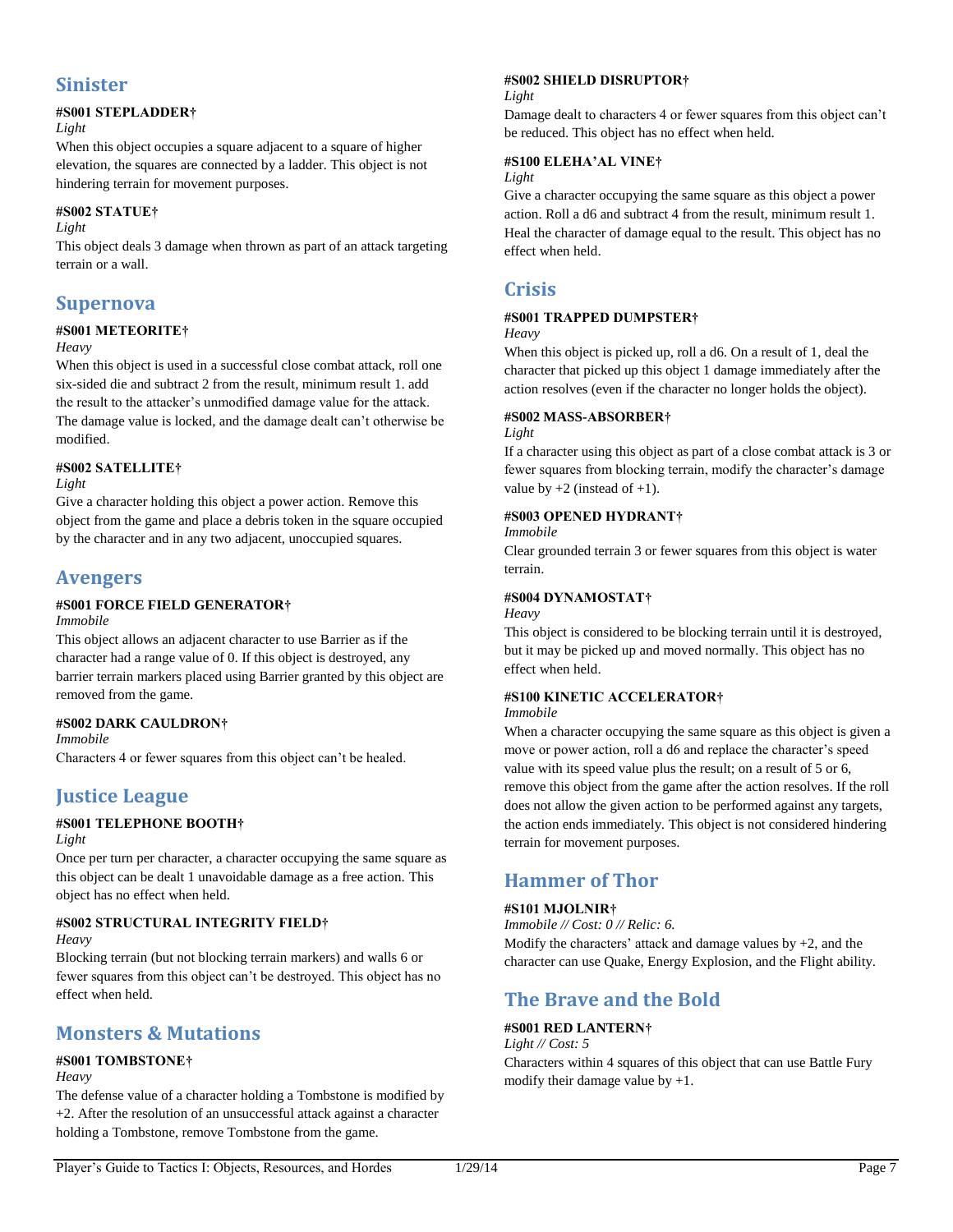#### **#S002 ORANGE LANTERN†**

#### *Light // Cost: 5*

When a character uses Poison within 4 squares of this object, that character is considered to be adjacent to opposing characters up to two squares away to which is has a clear line of fire.

#### **#S003 YELLOW LANTERN†**

#### *Light // Cost: 5*

Characters within 4 squares of this object that can use Exploit Weakness or Penetrating/Psychic Blast modify their attack value by +1.

#### **#S004 GREEN LANTERN†**

#### *Light // Cost: 5*

Characters within 4 squares of this object that can use Indomitable or Willpower modify their defense values by +3 when they are the target of an attack using Incapacitate or Mind Control.

#### **#S005 BLUE LANTERN†**

#### *Light // Cost: 5*

Characters within 4 squares of this object that can use Barrier or Telekinesis modify their range values by  $+2$  and can use Telekinesis for 10 squares instead of 8 (for all limitations of Telekinesis) if they can already use Telekinesis.

#### **#S006 INDIGO LANTERN†**

#### *Light // Cost: 5*

Characters within 4 squares of this object that can use Support or Regeneration only subtract 1 from their die roll instead of 2 when using those powers.

### **#S007 VIOLET LANTERN†**

#### *Light // Cost: 5*

Characters within 4 squares of this object that can use Mind Control modify their range value for that attack by +2 (figures with a range of 0 replace their range with 6 instead of 4 for that attack), and if that attack is successful, each character successfully hit modifies its damage value by +1 until its free action granted by Mind Control is resolved.

#### **#S008 BLACK LANTERN†**

#### *Light // Cost: 0*

During your turn, whenever an opposing character within 4 squares of this object is KOd, you may heal 1 damage on a single friendly character within 4 squares of this object.

### **DC75th Anniversary**

### **#S101 BUCKET OF WATER†**

### *Light // Cost: 0*

When not held, a square containing this object is not considered hindering terrain because of this object, it is considered water terrain instead.

### **#S102 WHITE LANTERN†**

#### *Immobile // Cost: 5*

Characters within 4 squares of this object that can use Support or Regeneration can't have those powers, or special powers that allow their use, countered.

### **Giant Size X-Men**

### **#S101 CRIMSON GEM OF CYTTORAK†**

*Immobile // Cost: 5 // Relic: 5-6.*

Modify the character's damage value by  $+1$  and the character can use Charge, Super Strength, and Toughness. (Characters can't use more than one damage reduction power.)

### **Captain America**

#### **#S101 SCORPIO KEY†**

*Immobile // Cost: 4 // Relic: 5-6.*

Modify the character's range value by  $+2$  and the character can use Penetrating/Psychic Blast. When that character is defeated, place this object in the square that character last occupied.

### **Superman**

### **#S101 GREEN KRYPTONITE**

#### *Light // Cost: 5*

Characters within 4 squares modify their attack values by -1 and can't use the Flight ability Characters within 4 squares that possess the Superman Ally team ability or the Kryptonian keyword can't have damage dealt to them reduced below 1.

### **#S102 RED KRYPTONITE**

#### *Light // Cost: 5*

Characters within 4 squares must roll a d6 immediately before they are given a non-free action. On a roll of 1-2, the character is given an action token and can't be given any non-free actions this turn, but can use Perplex until your next turn if they can't already use it.

#### **#S103 JEWEL KRYPTONITE**

#### *Light // Cost: 5*

Characters within 4 squares can use Mind Control and Smoke Cloud if they can't already. Characters using Mind Control in this way can only target characters of a lower Cost. All characters within 4 squares using Mind Control and Smoke Cloud have a minimum range value of 6 when using those powers.

#### **#S104 GOLD KRYPTONITE**

#### *Light // Cost: 10*

Characters within 4 squares can't use Exploit Weakness, Penetrating/Psychic Blast, Pulse Wave, or Telekinesis. A character holding this object can't use any powers except Super Strength.

### **#S105 WHITE KRYPTONITE**

#### *Light // Cost: 10*

Other squares within 4 squares become clear terrain instead of hindering terrain. This has no effect on objects or water terrain.

#### **#S106 X-KRYPTONITE**

#### *Light // Cost: 5*

Characters within 4 squares that are 75 points or less can use the Flight ability for as long as they are within 4 squares.

## **Lord of the Rings†**

#### **#S101 THE ONE RING**

*Immobile // Cost: 15 // Relic: 6 Owner: Frodo, Frodo and Sam, Gollum, Mr. Underhill, Ringbearer, Sauron* The character controlling The One Ring can use Leadership, Probability Control and Stealth. At the end of each turn of the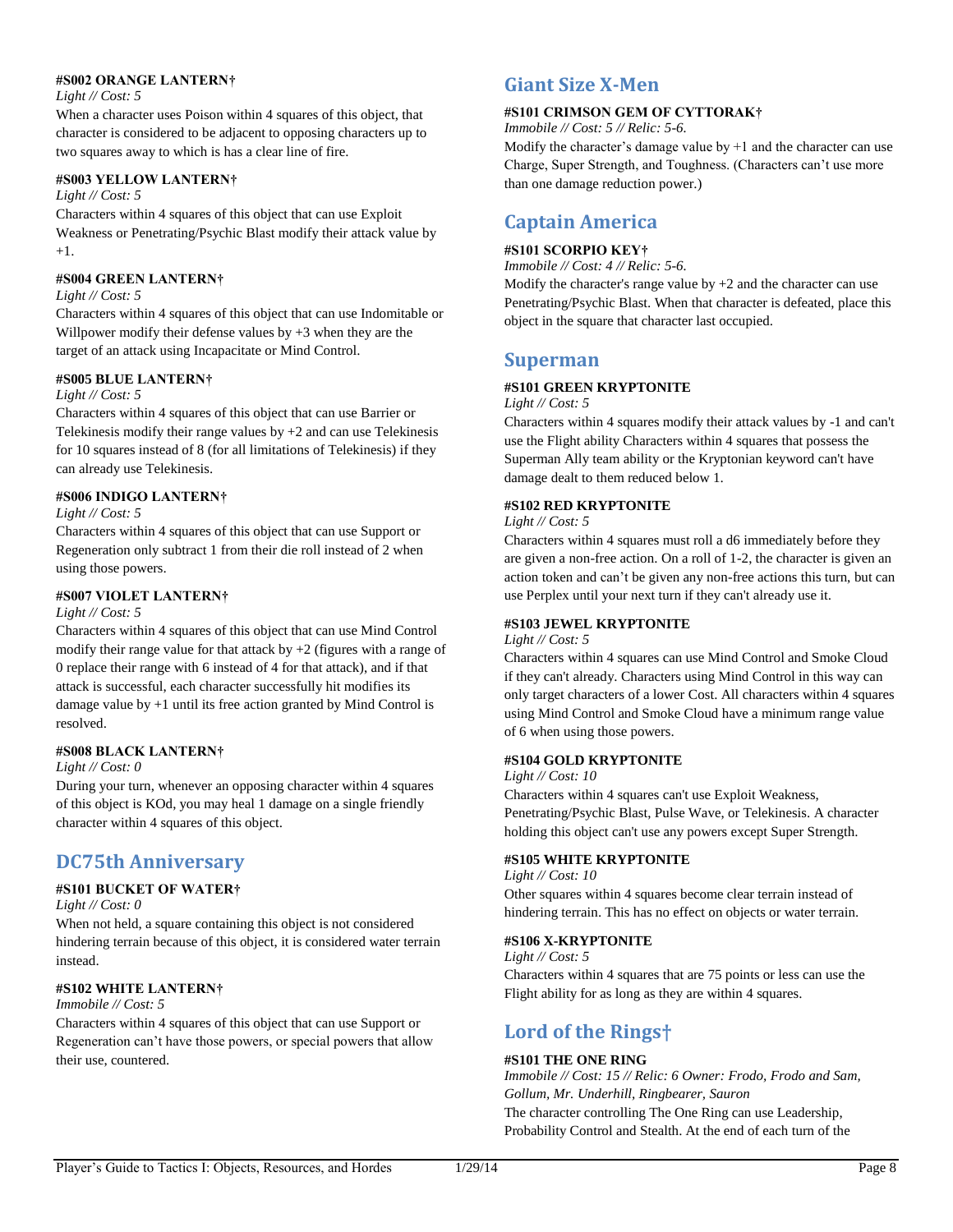character controlling The One Ring, roll a d6 that can't be rerolled. On a roll of 1, the character places The One Ring in its square and is dealt 1 unavoidable damage. (Owners automatically roll a 6 when rolling to pick up The One Ring.)

### **Incredible Hulk**

### **#S101 GAMMA BOMB**

*Immobile // Cost: 5*

The Gamma Bomb can't be destroyed and begins on the green starting line. At the beginning of each player's turn, if it's not disarmed, click the dial once to the right. Once per game per character, a character occupying this square can be given a free action to roll a d6. On a result of 4 or 5, click the dial 4 clicks to the left (12 is the maximum), and on a result of 6, disarm it. When the red line is crossed, deal 3 damage to each character and destroy each object, wall, and square of blocking terrain within 8 squares and then remove this object from the map.

### **#S102 GLOBE OF ULTIMATE KNOWLEDGE**

*Immobile // Cost: 10 // Relic: 6.* Character can use Outwit.

## **Infinity Gauntlet**

#### **#S101 SOUL GEM**

*Immobile // Cost: 10 // Relic: 5-6* Character can use Steal Energy. When character KO's an opposing character, heal character of 2 damage.

### **#S102 POWER GEM**

*Immobile // Cost: 10 // Relic: 5-6.* If character's printed range value is 4 or less, character can use Close Combat Expert. If character's printed range value is 5 or more, character can use Ranged Combat Expert.

### **#S103 TIME GEM**

*Immobile // Cost: 10 // Relic: 5-6.* Character can use Incapacitate and Super Senses.

### **#S104 SPACE GEM**

*Immobile // Cost: 10 // Relic: 5-6.* Character can use Phasing/Teleport and the Carry ability. Modify character's speed value by +2.

### **#S105 REALITY GEM**

*Immobile // Cost: 10 // Relic: 5-6.* Character can use Probability Control, but only during character's turn.

### **#S106 MIND GEM**

*Immobile // Cost: 10 // Relic: 5-6.* Character can use Mind Control and Telekinesis.

## **Galactic Guardians**

### **#S101 NOVA HELMET**

*Immobile // Cost: 6 // Relic: 5-6.* This character can use Charge and the Flight ability and possesses the Nova Corps keyword.

### **#S102 COSMIC CUBE**

*Immobile // Cost: 12 // Relic: 4-6.*

Character can use Perplex and Probability Control. Each time a character uses one of these powers, after actions resolve, roll a d6 that can't be rerolled. On a roll of 1-2, place the Cosmic Cube in the square that character occupies.

### **Chaos War**

### **#S101 IRON MAN BRIEFCASE ARMOR**

*Immobile // Cost: 12 // Relic: 5-6.* This character can use Force Blast and Invulnerability.

### **#S102 TANK TURRET**

*Ultra-Heavy // Cost: 2*

When used in a close combat attack, modify the attacker's damage value by  $+3$  instead of  $+2$ . This object can't be thrown. Characters less than 100 points can't hold this object. This object can't be the target of Telekinesis. This object can't be destroyed by an attack targeting it for 3 damage; it requires 4 or more.

### **Batman**

#### **#S100 MR. FREEZE'S GUN**

*Immobile // Cost: 5 // Relic: 5-6.*

Character can use Barrier. When it does, it can use Incapacitate as a free action targeting all opposing characters adjacent to a **blocking** terrain marker placed by this character with a close combat attack.

### **#S101 SUIT OF SORROWS**

*Immobile // Cost: 5 // Relic: 4-6.* This character can use Battle Fury and Super Strength.

### **#S102 SONIC TRANSMITTER**

*Immobile // Cost: 7 // Relic: 4-6.*

Give this character a power action. Each friendly Flock of Bats may be given a move action as a free action; halve its speed value for the action.

## **The Hobbit**

### **#S101 ORCRIST†**

*Immobile // Cost: 5 // Relic: 5-6.* Character can use Exploit Weakness, but only to target characters with the Monster keyword.

### **#S102 STING†**

*Immobile // Cost: 5 // Relic: 5-6.*

Character can use Blades/Claws/Fangs. When it is given a close combat action, it may modify its attack value by  $+2$ ; if it does and hits, it must roll for Blades/Claws/Fangs and the result is a maximum of 3.

### **No Man's Land**

### **#S101 GAS PELLETS/SMOKE GRENADE**

*Immobile // Cost: 3 // Relic: 4–6* Character can use Smoke Cloud. When it does, after actions resolve it can be given a move action as a free action with a speed value of 4.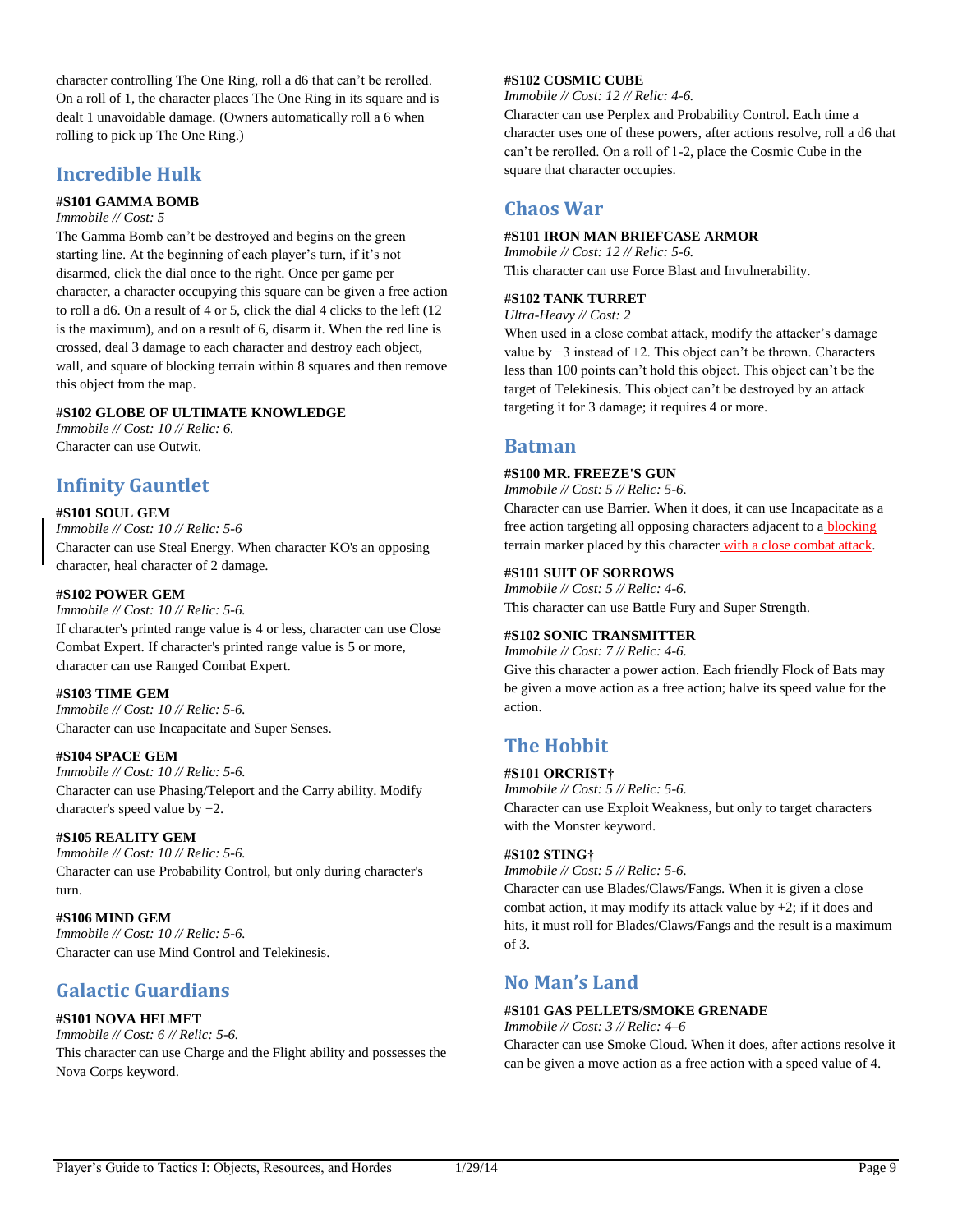#### **#S102 BATARANGS**

*Immobile // Cost: 10 // Relic: 4–6.* Character can use Incapacitate, the Sharpshooter ability and

possesses one additional .

#### **#S103 GRAPNEL GUN**

*Immobile // Cost: 4 // Relic: 4–6.* Character can use  $\mathcal{F}$  and the Carry ability.

**#S104 FLASH GRENADE**

*Immobile // Cost: 5 // Relic: 4–6.* Character can use the Throw a Grenade ability using Flashbang Grenades and has a Grenade Pool: +3

#### **#S105 REBREATHER**

*Immobile // Cost: 6 // Relic: 4–6.* When this character occupies water terrain, it can use Willpower. This character ignores opposing characters' Poison

#### **#S106 HANDCUFFS**

*Immobile // Cost: 5 // Relic: 4–6.* Character can use Plasticity. Opposing characters adjacent to this character modify their attack values by -1.

#### **#S107 BATMAN COWL**

*Immobile // Cost: 5 // Relic: 4–6.*

This character possesses  $\blacksquare$ . If character already possesses  $\blacksquare$  and is adjacent to a wall or square of a higher elevated terrain, lines of fire drawn to it are blocked when it is not your turn.

### **Streets of Gotham**

### **#S101 BAT SIGNAL**

### *Heavy // Cost: 2*

Give a character adjacent to this object a power action and choose another friendly character that is not within 8 squares of this object. Place the chosen character adjacent to this character and this object.

### **#S102 RADAR MONITOR**

*Immobile // Cost: 10 // Relic: 5–6* Immobile: This character is a wild card, but can use opposing team abilities instead of friendly team abilities.

## **Amazing Spider-Man**

### **#S101 EYE OF AGAMOTTO**

*Immobile // Cost: 12 // Relic: 5-6.*

Characters that are attacked by a character with the Eye of Agamotto on its card can't use Shape Change and Super Senses for the attack. A character with the Eye of Agamotto on its card can use Probability Control when it attacks. If a character with the Eye of Agamotto on its card has the Mystical keyword, it can use Perplex.

### **#S102 DR. OCTOPUS ARMS**

*Immobile // Cost: 8 // Relic: 5-6.*

A character with Dr. Octopus Arms on its character card has a minimum range value of 4, has  $\mathbf{m}$ , and can use Perplex twice during your turn, but only to target itself.

### **Teen Titans**

#### **#S101 ROBIN UNIFORM**

*Immobile // Cost: 5 // Relic: 4–6.*

This character possesses  $\bullet$ . If this character already has  $\bullet$ , it can use the team ability as a free action.

### **#S102 HARVEST STAFF**

*Immobile // Cost: 15 // Relic: 6*

This character can use Incapacitate and Outwit. When you use Outwit and actions resolve, if this character targets the same opposing character with Incapacitate, modify this character's attack value by +1. Give this character a power action and choose a power; that power is countered on all opposing characters within 5 squares. Give this character a double power action and choose a character within 10 squares and line of fire; deal that character 1 unavoidable damage and all of its powers and abilities are countered until your next turn.

#### **#S103 WONDER GIRL LASSO**

*Immobile // Cost: 5 // Relic: 5-6.*

This character can use Steal Energy, but is also healed when its ranged combat attack causes an opposing character to take damage.

## **Fear Itself**

#### **#S101 KUURTH'S HAMMER**

*Immobile // Cost: 8 // Relic: 5–6.*

This character can use Charge,  $\mathcal{F} \Box$  and Toughness. This character modifies its attack value by +2.

### **#S102 MOKK'S HAMMER**

*Immobile // Cost: 8 // Relic: 5-6.* This character can use Plasticity and Running Shot with a minimum range of 4. This character modifies its attack value by  $+2$ .

#### **#S103 SKIRN'S HAMMER**

*Immobile // Cost: 8 // Relic: 5-6.*

This character can use Charge,  $\mathcal{F} \Box \blacklozenge$ , and Toughness. This character modifies its attack value by  $+2$ .

### **#S104 GREITHOTH'S HAMMER**

*Immobile // Cost: 8 // Relic 5-6.*

This character possesses **a** and can use Running Shot with a minimum range of 4. This character modifies it's attack value by +2.

### **#S105 NERKKOD'S HAMMER**

*Immobile // Cost: 8 // Relic 5-6.*

This character can use  $\mathbb{R}$  and Running Shot with a minimum range of 4. This character modifies it's attack value by +2.

**#S106 NUL'S HAMMER**

*Immobile // Cost: 8 // Relic 5-6.* This character can use Running Shot with a minimum range of 4 and Willpower. This character modifies it's attack value by  $+2$ .

#### **#S107 ANGRIR'S HAMMER**

*Immobile // Cost: 8 // Relic: 5-6.* This character can use Charge, Regeneration, Steal Energy, and Toughness. This character modifies its attack value by  $+2$ .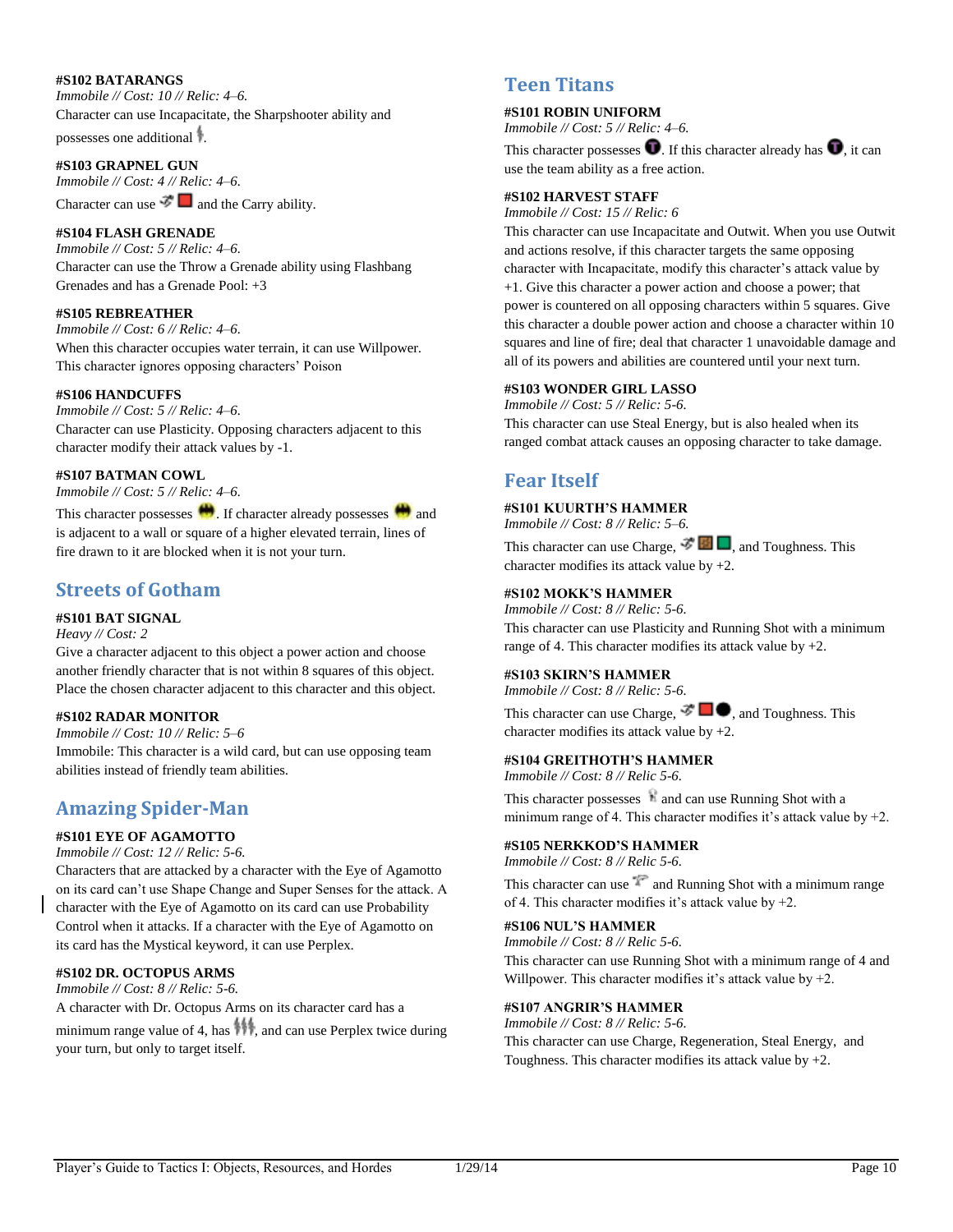### **#S201 SKADI'S HAMMER**

*Immobile // Cost: 8 // Relic: 5–6.* This character can use Charge, Exploit Weakness, and Toughness. This character modifies its attack value by  $+2$ .

#### **#S301 URU FORGE**

*Immobile // Cost: 10 // Relic: 3-6.*

When a character would place this relic on its character card, choose one: Modify this character's speed or range value by +3 this game; Modify this character's attack, defense, or damage value by  $+1$  this game; or remove this relic from the game and replace it with another relic of equal or less points in the same square.

## **2013 WizKids Exclusives**

### **#D-S101 SHARK REPELLANT SPRAY**

*Immobile // Cost: 4 // Relic: 4-6* Character modifies its defense value by  $+2$  when the targeted by a character who possesses  $\sim$  or  $\bullet$ 

**#D-S102 DISGUISE KIT**

*Immobile // Cost: 7 // Relic: 4-6* Once per turn, this character may use Shape Change.

#### **#D-S103 TRACER**

*Immobile // Cost: 6 // Relic: 4-6*

Give this character a close or ranged combat action to make an attack that deals no damage. Until your next turn, lines of fire drawn to characters hit by this attack are only blocked by indoor blocking terrain.

#### **#D-S104 BOLOS**

*Immobile // Cost: 5 // Relic: 4-6* Character can use Incapacitate with a maximum range of 4.

### **#D-S105 PLASTIQUE EXPLOSIVE**

*Immobile // Cost: 10 // Relic: 4-6*

Give this character a power action and place a Plastique special marker in a square adjacent to both this character and either a wall or blocking terrain; remove any other Plastique special markers this character has placed on the map. When this character is within 10 squares of the special marker, you may give it a power action to remove the Plastique special marker and destroy all objects, walls, and blocking terrain within 3 squares of the Plastique special marker.

### **#D-S106 KRYPTONITE RING**

*Immobile // Cost: 3 // Relic: 4-6*

When this character makes a close combat attack targeting an opposing character possessing the Superman Ally team ability or Kryptonian keyword, damage dealt is penetrating damage.

### **#D-S107 NIGHT VISION GOGGLES**

*Immobile // Cost: 3 // Relic: 4-6* This character ignores hindering terrain for line of fire purposes.

### **#D-S108 FIRST AID KIT**

*Immobile // Cost: 5 // Relic: 4-6* Character can use Support but subtracts 3 from the result instead of 2.

## **Fellowship of the Ring†**

### **#S101 MITHRIL VEST**

*Immobile // Cost: 8 // Relic: 5-6.*

When this character is hit by a ranged combat attack, roll a d6; on a

result of  $\boxtimes$  -  $\boxplus$  , this character ignores all damage dealt and is then dealt 1 unavoidable damage.

### **#S102 LOTHLORIEN CLOAK**

*Immobile // Cost: 10 // Relic: 4-6.* This character can use Super Senses when it occupies hindering terrain.

## **Wolverine and the X-Men**

### **#S101 M'KRAAN CRYSTAL SLIVER**

*Immobile // Cost: 8 // Relic: 4-6.* When character would be KO'd, instead turn its dial to its last non-KO click, and then heal it of 2 damage, then remove this relic from the game.

### **Batman Classic TV**

### **#S001 THE BOOKCASE**

*Immobile // Cost: 6* This object can't be destroyed. Characters adjacent to this object can use Empower and Enhancement.

## **The Two Towers†**

**#S101 MORGUL BLADE** *Immobile // Cost: 6 // Relic: 4-6.* When this character makes a close combat attack, damage dealt can't be reduced to less than 1.

### **#S102 PALANTIR**

*Immobile // Cost: 15 // Relic: 3-6.* This character can use Mind Control. When it does, it can use  $\bullet \Box$ .

## **Invincible Iron Man**

### **#S001 IMPACT BEAM**

*Immobile // Cost: 8 // Relic: 4-6.* Character can use Force Blast. A target is knocked back equal to twice the d6 roll for Force Blast. Knock back damage dealt by this character is increased by 1 and is penetrating.

### **#S002 VORTEX BEAM**

*Immobile // Cost: 8 // Relic: 4-6.* Character can use Telekinesis and the Flight ability.

### **#S003 WHITE LIGHT**

*Immobile // Cost: 8 // Relic: 4-6.* When character hits a single opposing character with a ranged combat attack, until your next turn, modify the target's attack value by -2 and its damage value by -1.

### **#S004 FLAME BLAST**

*Immobile // Cost: 8 // Relic: 4-6.* Character can use Penetrating/Psychic Blast with a minimum range value of 4. If it only targets a single character, it can use Energy Explosion as well.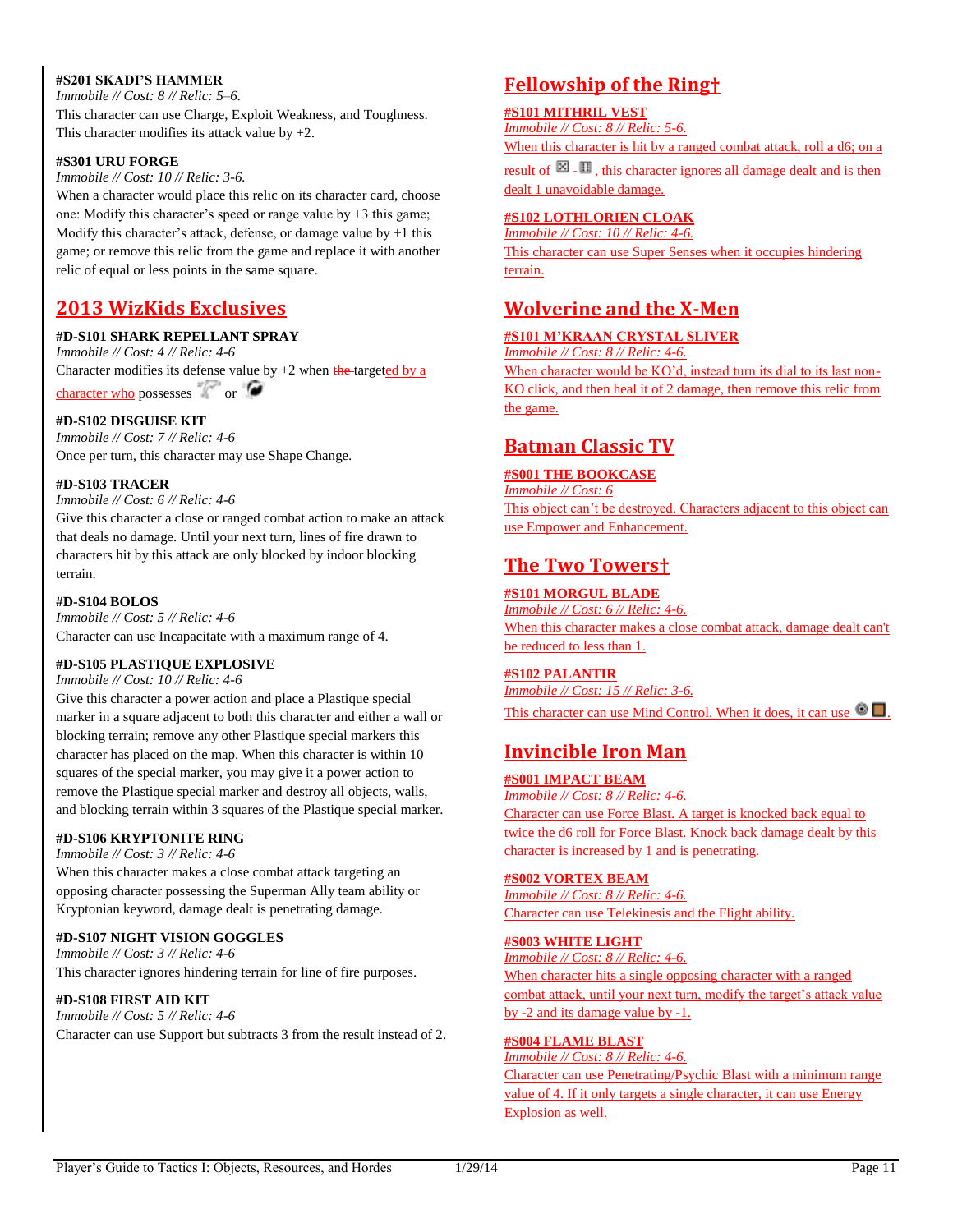### **#S005 MENTO-INTENSIFIER**

*Immobile // Cost: 8 // Relic: 4-6.*

Character can use Mind Control. It can use it as a free action, but may only target a single character that took damage from this character's attack this turn.

### **#S006 ICE BLAST**

*Immobile // Cost: 8 // Relic: 4-6.*

Character can use Barrier and Incapacitate. When it uses Incapacitate and hits, it may use Barrier as a free action but may only place blocking terrain markers adjacent to the target.

### **#S007 MATTER REARRANGER**

*Immobile // Cost: 8 // Relic: 4-6.*

When character has no action tokens, give it a free action, and choose a square of blocking, hindering, water, or clear terrain within range and line of fire. You may replace that square with one of the other three types listed.

### **#S008 BLACK LIGHT**

*Immobile // Cost: 8 // Relic: 4-6.*

Character can use Smoke Cloud as a free action. Opposing characters that begin their turn in a square with one of these terrain markers placed by this ability modify their speed and range values by -2. This character and adjacent friendly characters can use Stealth if they occupy a square with a terrain marker placed by this ability.

#### **#S009 ELECTRO BLAST**

*Immobile // Cost: 8 // Relic: 4-6.*

When making a ranged combat attack, character modifies its damage

and range values by  $+1$  and has an additional  $\ddagger$ .

### **#S101 DISINTEGRATION BEAM**

*Immobile // Cost: 8 // Relic: 4-6.*

When character hits an opposing character with a relic or resource assigned to it, or holding an object, and the attack roll is 10 or more, remove that relic, resource or object from the game. When character hits an opposing character that is 150 points or less, until your next turn, any time the hit character can use Impervious, Invincible, or Invulnerability, it uses Toughness instead.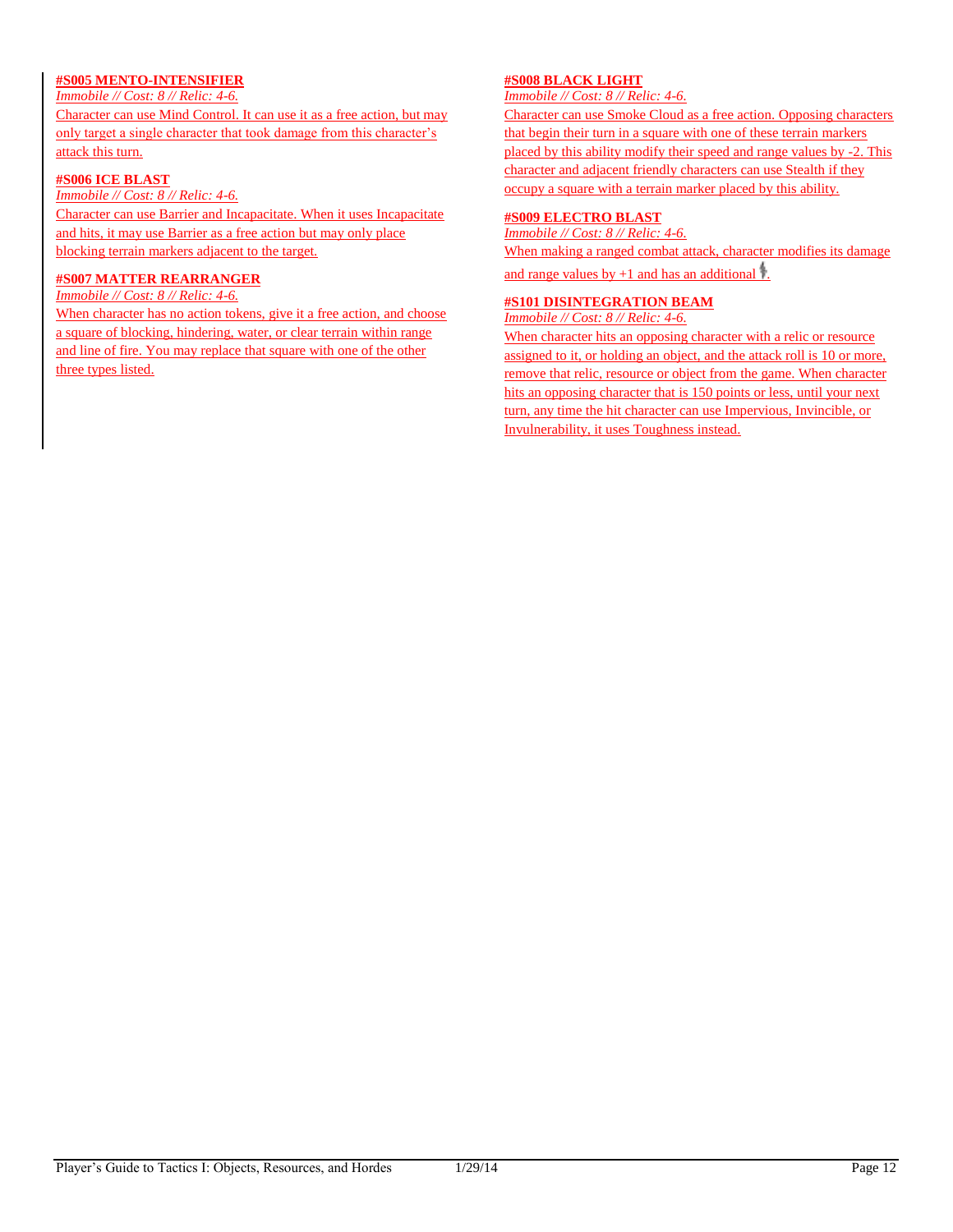## <span id="page-13-0"></span>**Resources: Reference**

## **Infinity Gauntlet**

### **#R101 The Infinity Gauntlet**

### **Resource Information**

Cost: Infinity Gauntlet costs 10 points, plus 5 points for each Gem attached to it. At least one Gem must be attached to the gauntlet to activate it. You can't attach more than one of the same type of Gem. (15-40)

Assign: Infinity Gauntlet is assigned to a character when you reveal your force and only that character can use its effects. When assigned character is KO'd, opponent scores the Infinity Gauntlet.

Setup: Infinity Gauntlet dial begins on the green line, but does not have a KO click; the dial may rotate past the starting line. You can't add special objects to your force if Infinity Gauntlet is part of it.

Turning the Dial: At the end of your turn, if assigned character was given a non-free action this turn, choose one: 1) deal assigned character 1 unavoidable damage; or 2) roll a d6 that can't be rerolled and turn the Infinity Gauntlet dial to the right that many times; or 3) if Infinity Gauntlet dial has a special power visible, you may choose to do nothing.

Using Effects: When a Gem, a standard power or a special power is revealed on the dial, assigned character can use the effects associated with that if they can't already. You may only use the Gem effects if that Gem is attached.

Soul Gem: Character can use Steal Energy. When character KO's an opposing character, heal character of 2 damage.

Power Gem: If character's printed range value is 4 or less, character can use Close Combat Expert. If character's printed range value is 5 or more, character can use Ranged Combat Expert.

**Time Gem: Character can use Incapacitate and Super Senses.** 

Space Gem: Character can use Phasing/Teleport and the Carry ability. Modify character's speed value by +2.

Reality Gem: Character can use Probability Control, but only during character's turn.

**Mind Gem: Character can use Mind Control and Telekinesis.** 

The Gauntlet Complete: If all six Gems are attached, character's powers and combat abilities can't be countered and character can use Willpower.

Beyond Mortal Limits: At the beginning of your turn, choose an attached gem that you did not choose during your last turn. Character can use the effects of that gem until the beginning of your next turn as long as this power is showing.

**2** Apotheosis Approaching: Modify character's combat values by  $+1$ . At the beginning of your turn, choose a standard power character can't already use. Character can use that power until your next turn.

Ultimate Godhood Attained: Modify character's combat values by +2 and character can use the effects of every attached gem. At the beginning of your turn, choose a standard power character can't already use. Character can use that power until your next turn.

#### **Attachable Items**

- Infinity Gauntlet #S101 Soul Gem
- Infinity Gauntlet #S102 Power Gem
- Infinity Gauntlet #S103 Time Gem
- Infinity Gauntlet #S104 Space Gem
- Infinity Gauntlet #S105 Reality Gem
- Infinity Gauntlet #S106 Mind Gem

## **No Man's Land**

#### **#007b The Penguin**

#### **Resource Information**  Cost: 10

The Penguin Always Takes His Cut: The Penguin is a resource assigned to your force and is not placed on the map. Once, at the beginning of your turn, you may choose a friendly character. That character can use the power indicated on the dial's current click and modifies its combat values as per the current click. At the end of your turn, if the chosen character was given a non-free action this turn, roll a d6 and compare:

**E** Remove The Penguin from the game and heal the chosen character 1 click.

T  $\Box$  Turn The Penguin's dial to the right once. If The Penguin is KO'd it is removed from the game.

**Turn** The Penguin to any click on the resource dial.

### **#R100 Utility Belt**

Cost: Utility Belt costs 7 points, plus 1 point if the Costume slot is active, plus 1 point for each Utility Belt Item slot that will be active this game (other slots are inactive). At least one Utility Belt Item slot must be active.(8-14)

Assign: Utility Belt is assigned to a character when you build your force and only that character can use its effects. When the assigned character is KO'd, opponent scores Utility Belt.

Setup: Utility Belt begins the game on the green line. After forces are revealed, attach up to one Utility Belt Costume **if** if the Costume slot is active and as many Utility Belt Items  $\bullet$  as there are active slots (no more than three of any specific Utility Belt Item). The Utility Belt has no KO click and may rotate past the starting line.

Turning the Dial: At the end of your turn, if the assigned character was given a non-free action or made an attack, roll a d6 that can't be rerolled and turn the Utility Belt to the right that many times. If a special power is revealed while turning the dial, immediately stop turning the dial.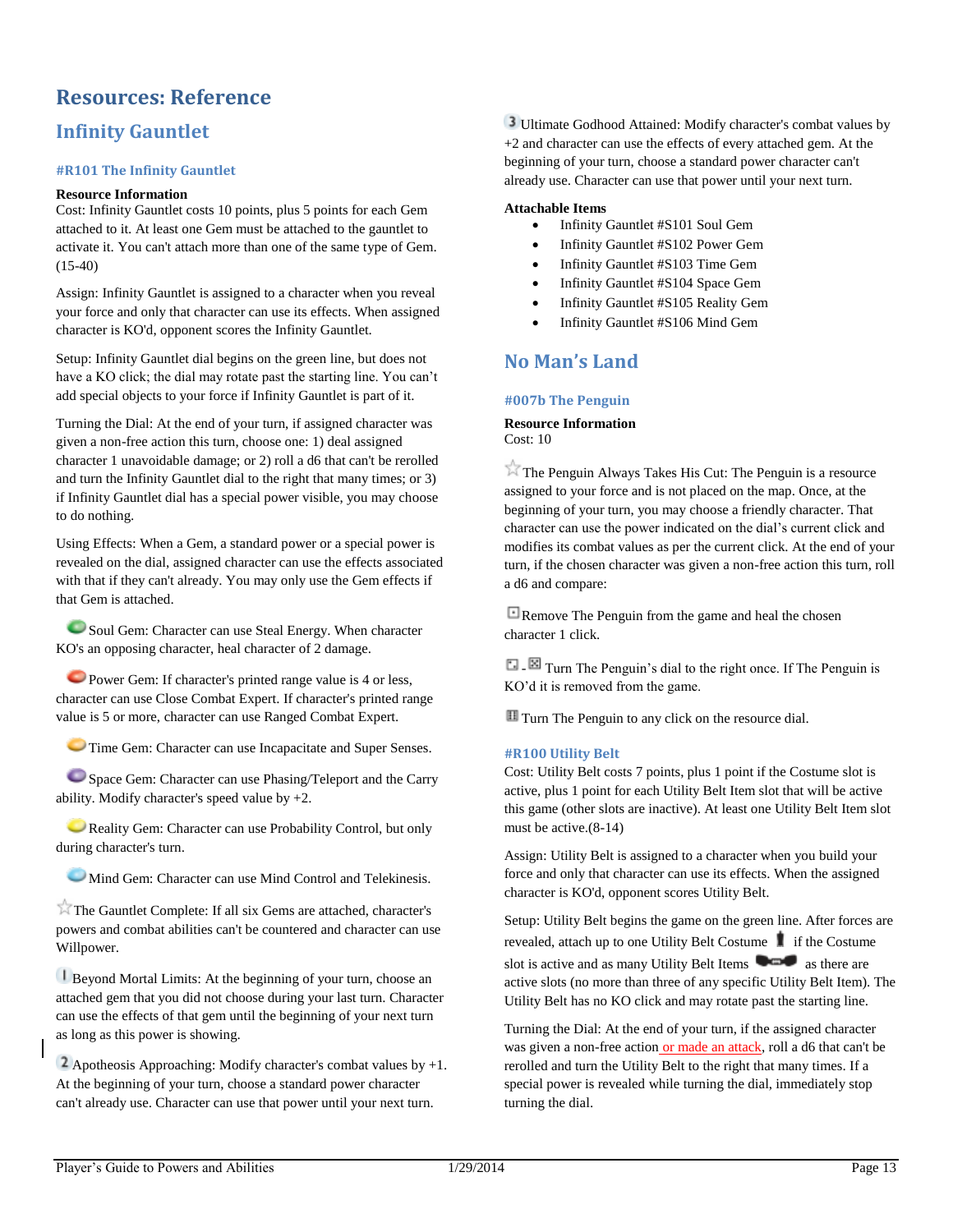Using Effects: All Costumes and Items grant the character powers and abilities that can be used as directed by their Resource Cards. Once a Utility Belt Item has been used, it is removed from the Utility Belt.

Battle Plan: If three or more Utility Belt Items are attached, assigned character can use Indomitable. If five or more Utility Belt Items are attached, you may give the assigned character a free action and select an opposing character within 10 squares and line of fire; that opposing character can't use team abilities until the beginning of your next turn.

**Prep Time:** Give the assigned character a double power action and turn the Utility Belt to any click that does not have a special-power. Do not otherwise turn the dial at the end of your turn.

<sup>2</sup> Shared Resources: Give the assigned character a power action. Remove a Utility Belt Item from the Utility Belt and place it in an adjacent square. Flip that item's Resource Card; that item is now a Relic assigned to your force.

<sup>3</sup> Hidden Cache: At the beginning of your turn, you may activate an inactive slot. In addition, you may replace or attach any one Utility Belt Item or Costume to the Utility Belt. At the end of the turn, roll a d6 to turn the dial as described above even if the character does not take a non-free action.

Quick Swap: Give the assigned character a power action and replace any number of attached Utility Belt Items with different Utility Belt Items.

When a number is revealed, if a Utility Belt Item in that slot is used this turn, it is not removed from the Utility Belt.

: When a number is revealed, if that slot is active but empty, at the beginning of your turn, you may attach any Utility Belt Item to this slot.

: When numbers are revealed, if the character uses a Utility Belt Item in one of the indicated slots, it may use an Item in the other slot as a free action as long as the two items are not the same.

Alternatively, a power and a modifier may be revealed; the character can use the power showing and modifies all of its combat values by the amount displayed.

### **Attachable Items (Utility Belt Items - )**

Batman #R102 SONIC TRANSMITTER: Character can be given a double power action and each friendly Flock of Bats may be given a move action and a close combat action, each as a free action.

No Man's Land #R101 GAS PELLETS/SMOKE GRENADE: Give this character a power action to use Smoke Cloud until your next turn as a free action. When the hindering terrain markers are removed, deal 1 penetrating damage to each opposing character occupying or adjacent to any of the removed hindering terrain markers.

No Man's Land #R102 BATARANGS: Give this character a ranged combat action to use Incapacitate to target all opposing characters within 6 squares and line of fire; this character can use  $\bullet$  for this attack. You may give this character an additional action token and if you do, hit characters are given an additional action token.

No Man's Land #R103 GRAPNEL GUN: Give this character a move action; it can use  $\mathbb{Z}^{\bullet}$  and the Carry ability for this action. If the square the character ends its movement in is of a higher elevation than the square it began the movement, it may be given a close combat action as a free action after actions resolve.

No Man's Land #R104 FLASH GRENADE: Give this character a power action to use the Throw a Grenade ability using Flashbang Grenades as a free action. This turn, this character has Grenade Pool: +1. In addition to the normal effects, characters hit by this attack can't draw a line of fire until they have no action tokens.

No Man's Land #R105 REBREATHER: Give this character a power action if it occupies water terrain. When you do, until the end of the turn, the character possesses  $\alpha$  and can use the Move and Attack ability as a free action but does not modify its attack value by -2 when using it.

No Man's Land #R106 HANDCUFFS: Give this character a close combat action that deals no damage. If it hits, the target character may be given power actions to roll a d6, but can't be given any other actions until it rolls a 4-6 for this effect.

Streets of Gotham #R102 RADAR MONITOR: Give this character a power action and choose an opposing team ability (even if it is Uncopyable). This character possesses the chosen team ability for the rest of the game.

2013 WizKids Exclusives #D-R101 SHARK REPELLANT SPRAY: Give this character a power action to use Force Blast. If this character has the Animal keyword or can use the Swim ability, kKnock back generated by this ignores game effects that prevent the character from being knocked back if the knocked back character has the Animal keyword or can use the Swim ability,

2013 WizKids Exclusives #D-R102 DISGUISE KIT: Give this character a power action and roll a d6. On a result of 1-3, this item is not removed from the Utility Belt. On a result of 4-6 this character can use  $\mathcal{F}$  and can't be targeted by an opponent's attack until after your next turn.

2013 WizKids Exclusives #D-R103 TRACER: Give this character a power action and choose a square within 8 squares and line of fire, occupied by an opposing character. Until your next turn, lines of fire drawn to that character are only blocked by indoor blocking terrain; friendly characters modify their attack value by  $+1$  when targeting the chosen character.

2013 WizKids Exclusives #D-R104 BOLOS: Give this character a ranged combat action to use Incapacitate with a maximum range of 4. When it does, all opposing characters adjacent to the target are also given an action token.

2013 WizKids Exclusives #D-R105 PLASTIQUE EXPLOSIVE:

Give this character a power action and place up to 3 Plastique special markers within 4 squares, line of fire, and adjacent to a wall or a square of printed blocking terrain. At the beginning of your next turn, the Plastique special markers are removed and all other characters within 4 squares are dealt 3 damage. Any walls or squares of printed blocking terrain adjacent to each Plastique special markers is destroyed.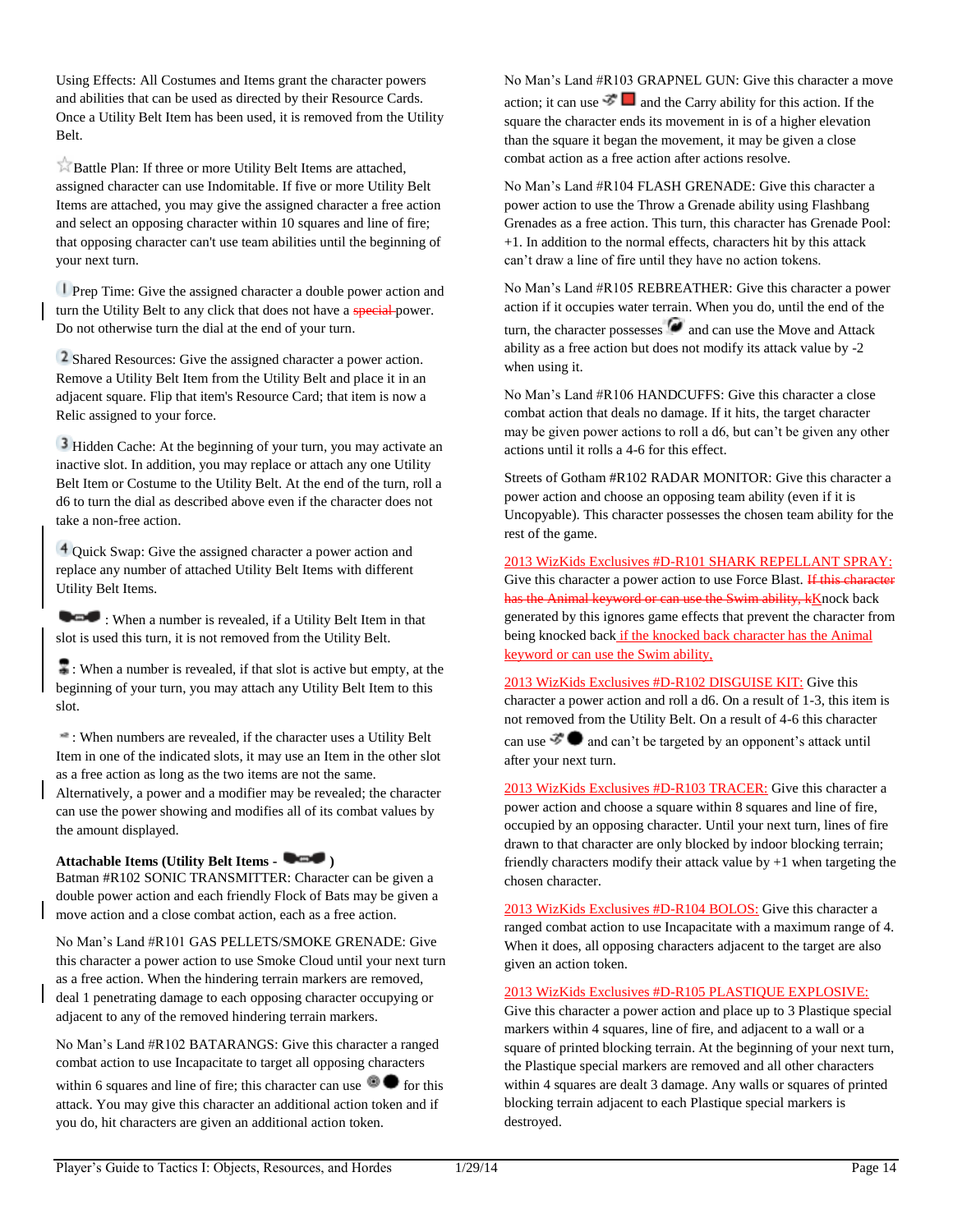2013 WizKids Exclusives #D-R106 KRYPTONITE RING: Give this character a close combat or ranged combat action. If the target character possesses the Superman Ally team ability or Kryptonian keyword, modify that character's defense value by -2 for that attack and damage dealt is penetrating.

### 2013 WizKids Exclusives #D-R107 NIGHT VISION GOGGLES:

Give this character a free action and until your next turn, this character can use  $\Box$  and if the line of fire crosses hindering terrain, modify this character's attack value by +2.

2013 WizKids Exclusives #D-R108 FIRST AID KIT: Give this character a power action and choose this character or an adjacent friendly character. Roll a d6 and heal the chosen character of damage equal to half the result.

### **Attachable Items (Utility Belt Items - )**

Batman #R101 SUIT OF SORROWS: This character can use Battle Fury and Super Strength.

No Man's Land #R107 BATMAN COWL: Character possesses ... If the character already possesses  $\bigoplus$  and is adjacent to a wall or square of a higher elevated terrain, lines of fire drawn to it are blocked when it is not your turn.

Teen Titans  $#R101$  ROBIN UNIFORM: This character possesses  $\bullet$ If this character already has  $\bullet$ , it can use the team ability as a free action.

#### **#R200 The Batcave**

#### **Resource Information**

Force Construction: The Batcave costs 85 points and is assigned to a character when you build your force. This character can be assigned the Utility Belt resource with a Utility Belt Costume and up to 6 Utility Belt Items at no cost. The Batcave can be assigned to additional characters for 10 points each. The Batcave adds Batcave Computer to your force. The Batcave can be played with a cost of 100 points; if you do, The Batcave adds Batcave Computer and Alfred Pennyworth to your force. The Batcave can't be assigned to either of these characters.

Setup: The Batcave is placed in your starting area and can't be moved or placed by any game effect. All squares occupied by The Batcave are considered to be clear terrain.

Game Play: Batcave Computer and Alfred Pennyworth are each considered to occupy all of the squares occupied by The Batcave. Each can be given actions during your turn; they are separate characters. Each character can attack or be attacked from any square occupied by The Batcave. Victory Points for The Batcave (all points added to your force as per Force Construction) are scored only after Batcave Computer and Alfred Pennyworth (if he is on your force) are defeated. When The Batcave **Computer** is defeated, remove the resource from the game.

Offense/Defense Dials: These dials display powers and abilities using standard combat symbols and colors, team ability icons, and special powers. At the beginning of your turn, roll a d6 that can't be rerolled and click both the Offense Dial and Defense Dial that many times to the right. All characters assigned The Batcave can use the powers and abilities indicated by the Offense Dial. Opposing characters can't use powers or abilities indicated by the Defense Dial if they would target a character assigned to The Batcave or are targeted by a character assigned to The Batcave. The Defense Dial may also indicate a special power that modifies an opposing character's combat values if they would target an opposing character assigned to The Batcave.

Ready For Battle: Characters assigned to The Batcave modify their attack values by  $+1$ .

<sup>2</sup> Bracing For The Attack: Characters assigned to The Batcave modify their defense values by +1.

Working In Sync: Characters assigned to The Batcave modify all of their combat values by +1.

Finding Your Weakness: Opposing characters get -1 to their defense value until their next turn if any target is assigned to The Batcave.

I Was Ready For That: Opposing characters get -1 to their attack value until their next turn if any target is assigned to The Batcave.

I Have A File On You: Opposing characters get -1 to their damage value until their next urn if any target is assigned to The Batcave.

### *BATCAVE COMPUTER*

Security Defense System: Batcave Computer can't be targeted by opposing characters more than 4 squares away. Batcave Computer's combat values can't be modified or replaced. When other friendly characters are on the map, Batcave Computer may only attack adjacent characters and characters that have attacked it since its last turn. When all other friendly characters have been defeated, Batcave Computer may target opposing characters regardless of range or line of fire. Batcave Computer can't be healed.

Controlled Explosion: Batcave Computer can use Pulse Wave. When it does, friendly characters named "Alfred Pennyworth" are not affected by this use of Pulse Wave.

### *ALFRED PENNYWORTH*

Come Alfred, I Need You: Give Alfred Pennyworth a power action. Place a  $\rightarrow$  #031 or  $\rightarrow$  #005 Alfred Pennyworth from outside the game in a square adjacent to The Batcave on click #3; The Batcave is assigned to that character at no cost. After actions resolve, deal this character 1 unavoidable damage.

Fully Stocked ER: Alfred Pennyworth can use Support. When he does, he can heal a friendly character even if he or the friendly character are adjacent to an opposing character.

### **Fear Itself**

#### **#R100 The Book of the Skull**

#### **Resource Information**

Force Construction: The Book of the Skull costs 6 points, plus 3 for each Hammer slot that is activated. Hammers are attached to The Book of the Skull in their corresponding slot.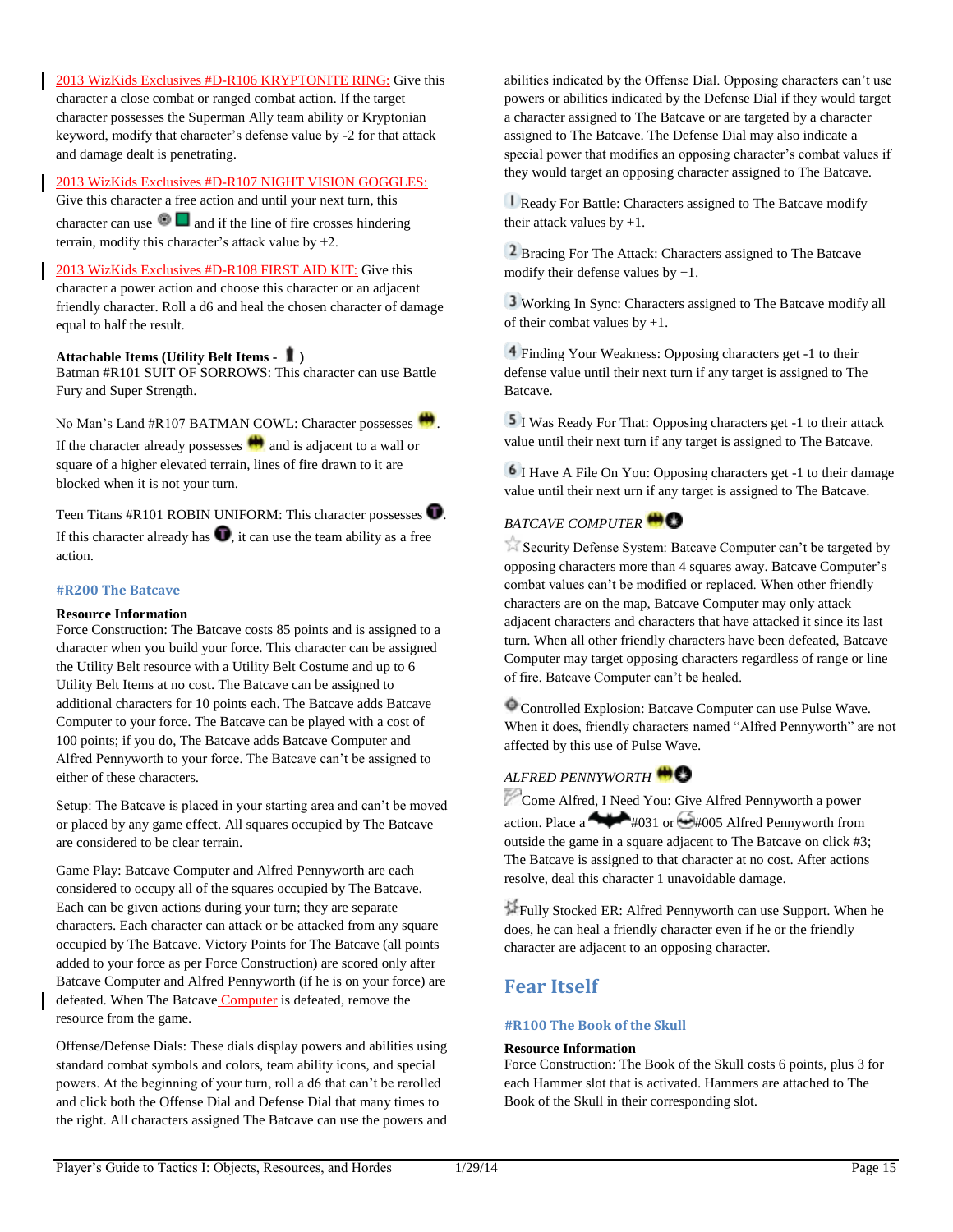Assign: The Book of the Skull is assigned to all characters on your force.

Setup: The Book of the Skull begins the game on the green starting line.

Equipping a Character: At the beginning of each of your turns, you may remove a Hammer from the Book of the Skull and place it in the square of a friendly character that is at least 5 squares from any starting area. Also, once per turn you may give a character a power action and remove a Hammer from The Book of the Skull and place it in a friendly character's square that is at least 5 squares from any starting area. Whenever a Hammer is placed in a character's square, that character may immediately use Quake as a free action. If the friendly character is given a power actionmakes a relic roll to place that Hammer on its character card this turn, the roll automatically succeeds and the Hammer is considered "equipped" to that character and that character can use its abilities as listed on the Hammer's card. Unless specified otherwise, a character may only be equipped with one Hammer. If the friendly character does not place the relic on its card this turn, then for the remainder of the game, it is a relic as described on its card.

Victory Points: Any time a character equipped with a Hammer is KO'd, the player scoring victory points for that character scores an additional 3 points for each equipped Hammer and the Hammers are removed from the game. If the entire force is defeated, then the player who scores victory points for the last character on the force is also awarded 6 points for The Book of the Skull and 3 points for each Hammer still attached to it.

Empowered by the Serpent: At the beginning of each of your turns you may choose one friendly character equipped with a Hammer. Until your next turn, that character has its combat values modified and it can use the powers as listed in The Book of the Skull's dial window. The modifiers and powers available to the character depend on the number of Hammers that were attached to The Book of the Skull at the start of the game:

- 1-2 Hammers Characters can use slot #1
- 3-4 Hammers Characters can use slots #1 2
- 5-6 Hammers Characters can use slots #1 3
- 7-8 Hammers Characters can use all slots

When a combat symbol appears in Slot #1, the chosen character modifies that combat value by  $+1$ . When a bonus (e.g.,  $+1$ ) appears in Slot #1, the chosen character modifies all of their combat values by the indicated amount. The other slots show a power that the chosen character can use.

Turning the Dial: When an opposing character takes damage from a friendly character equipped with a Hammer, roll a d6 and turn the Book of the Skull dial that many times to the right. If the opposing character was KO'd by that damage, turn the Book of the Skull dial 3 additional clicks. When the dial is clicked past its red line, click it one more time.

After 3 Hammers have been equipped to friendly characters, friendly characters maybe given a power action to exchange one equipped Hammer with the equipped Hammer of another friendly character.

After 4 Hammers have been equipped to different friendly characters, friendly characters may be equipped with up to 2 Hammers each.

After 7 Hammers have been equipped to friendly characters, friendly characters equipped with Hammers can use the Power Cosmic team ability.

Characters can use Pulse Wave and Penetrating/Psychic Blast.

- 2 Characters can use Perplex and Probability Control.
- Characters can use Perplex and Outwit.
- Characters can use Probability Control and Outwit.
- Characters can use Probability Control, Outwit, and Perplex.

#### **Attachable Items**

- Fear Itself #S101 Kuurth's Hammer
- Fear Itself **#S102 Mokk's Hammer**
- Fear Itself #S103 Skirn's Hammer
- Fear Itself #S104 Greithoth's Hammer
- Fear Itself #S105 Nerkkod's Hammer
- Fear Itself #S106 Nul's Hammer
- Fear Itself #S107 Angrir's Hammer
- Fear Itself #S201 Skadi's Hammer

## **Invincible Iron Man**

#### **#R100 Power Plant**

**Force Construction** – The Power Plant costs 10 points, plus 2 for each Ring slot that is activated. Up to 1 of any Ring with the symbol may be attached to the Power Plant.

**Assign** – The Power Plant is assigned to all characters on your force.

**Ring Selection** – At the beginning of your turn, you may choose a Ring, remove it from the Power Plant and place it on a friendly character's card. That character can use that Ring's effects as if it were a relic. When that character clears, return any Rings on its character card onto the Power Plant.

**Drain a Ring's Power** – Give a friendly character a free action and remove any one ring from the Power Plant. If you do, that character can either use Outwit or modify all of its combat values by  $+1$ , but only for this turn.

**Victory Points** – Any time a character with a Ring on its character card from the Power Plant is KO'd, the player scoring victory points for that character scores an additional 2 points for each Ring on its card and the Rings are removed from the game. If the entire force is defeated, then the player who scores victory points for the last character on the force is also awarded 10 points for the Power Plant and 2 points for each Ring still attached to it.

### **Attachable Items**

- Invincible Iron Man #S001 Impact Beam
- Invincible Iron Man #S002 Vortex Beam
- Invincible Iron Man #S003 White Light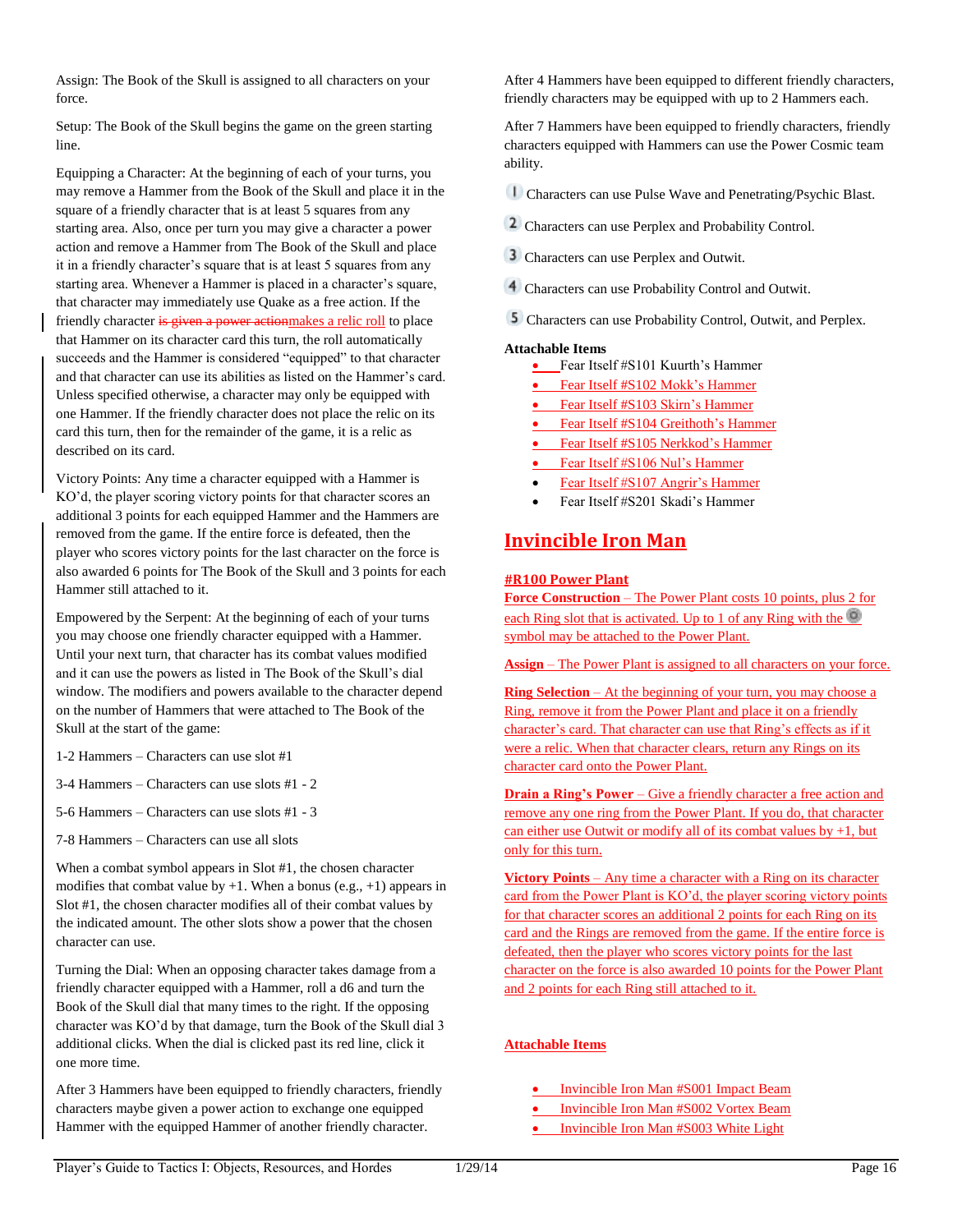- Invincible Iron Man #S004 Flame Blast
- Invincible Iron Man #S005 Mento-Intensifier
- Invincible Iron Man #S006 Ice Blast
- Invincible Iron Man #S007 Matter Rearranger
- Invincible Iron Man #S008 Black Light
- Invincible Iron Man #S009 Electro Blast
- Invincible Iron Man #S101 Disintegration Beam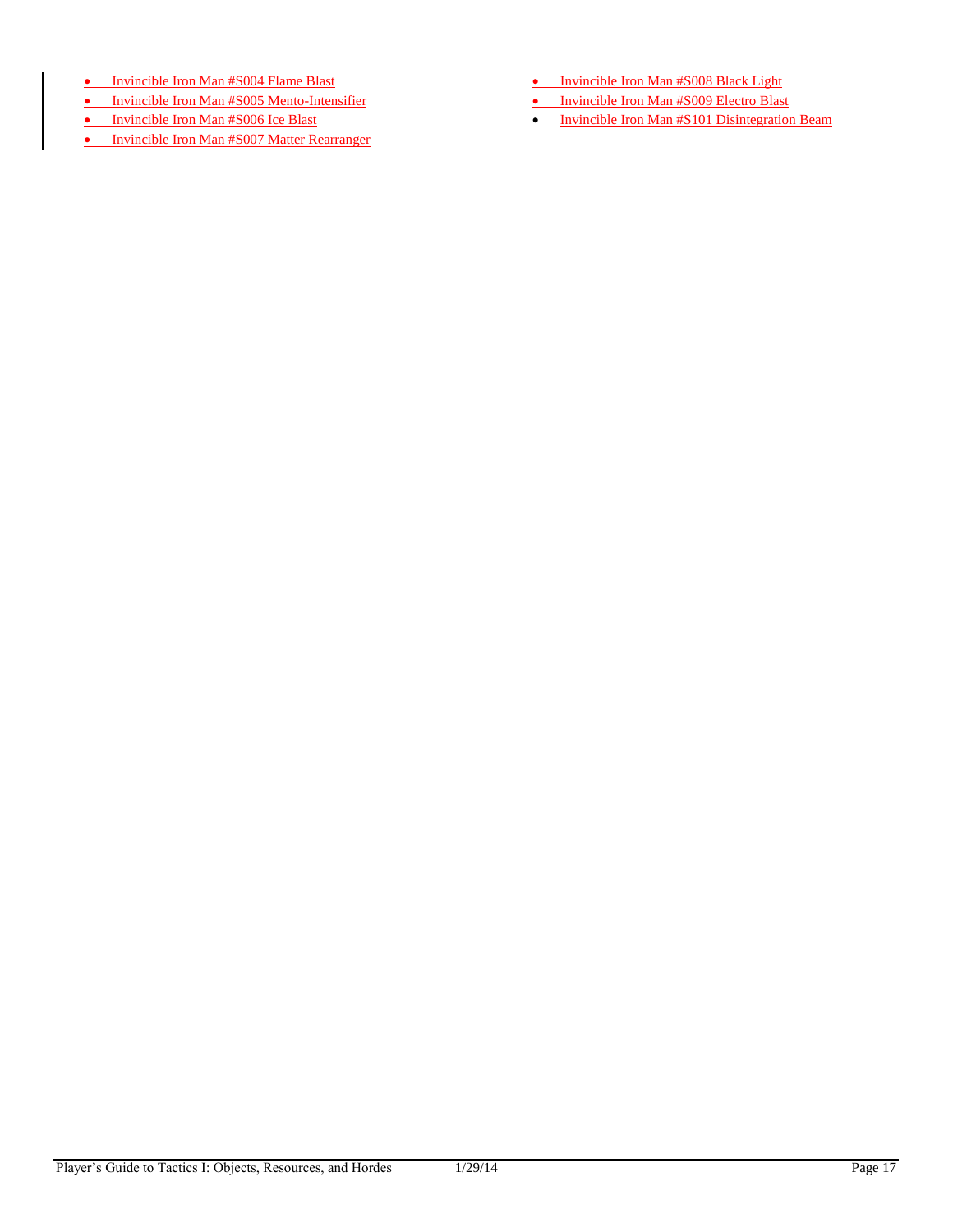## <span id="page-18-0"></span>**Horde Tokens: Reference**

## **Lord of the Rings†**

### **#H001 Orcs**

 $\mathbf{M}_{=8}$ 

Horde: **Swarm:** When stacked, give Orcs a power action and as a free action you may unstack any number of Orcs tokens and move each up to  $\circled{S}$  squares.

#### **#H002 Uruk-Hai**  $\mathbf{M}_{=4}$

Horde: **Fearsome Attack:** When stacked and Uruk-Hai hits a character with a close combat attack, after actions resolve you may place an action token on up to  $\Box$  adjacent opposing characters (these tokens do not deal pushing damage.)

### **#H003 Warg Riders**

### $M_{-4}$

Horde: **Fang and Blade:** When stacked and Warg Riders use Blades/Claws/Fangs, they deal a minimum of  $\Box$  damage.

**#H004 Riders of Rohan**  $\bar{M}_{=6}$ 

Horde: **Battlefield Mobility:** When stacked, Riders of Rohan may use the Carry ability to carry up to  $\circled{S}$  characters.

### **#H005 Ithilien Rangers**

 $\widehat{\mathbb{M}}_{=4}$ 

Horde: **Ambush:** When stacked, Ithilien Rangers replace their speed value with  $8 + 5$ .

#### **#H006 Haldir's Archers**  $\widehat{\mathbf{M}}_{=4}$

Horde: **Unmatched Range:** When stacked, Haldir's Archers replace their range value with  $8+\sqrt{5}$ .

## **#H007 Eagle**

 $M_{=3}$ 

**Horde: Rescue Flight:** When stacked, Eagle replaces their speed value with  $8+\sqrt{5}$ . When M, Eagles may use the Carry ability to begin carrying a character in any square they move through.

### **#H008 Ent**

 $\bar{M}$  = 5

Horde: **Break the Dam!:** When stacked, any close combat attack made by Ent destroys up to  $\mathbb S$  squares of adjacent blocking terrain after actions resolve.

#### **#H009 Dead Man of Dunharrow**  $\mathbf{M}_{=4}$

Horde: **Ghostly Charge:** When stacked, Dead Man of Dunharrow can use Charge. When  $\mathbb{M}$  and they use Charge, damage dealt by the close combat attack is penetrating damage.

### **#H010 Mûmakil**

## $\widehat{\mathsf{M}}_{=4}$

Horde: Trample: When stacked, Mûmakil ignores the effects of hindering terrain and characters on movement. When  $\mathbf{M}$ , after actions resolve, deal 1 damage to each opposing character occupying a square Mûmakil moved through.

### **#H011 Orc Catapult**

### $\mathbf{M}_{=3}$

Horde: **FIRE!:** When stacked, Orc Catapult replaces their range value with  $8 + S$ . When M and Orc Catapult uses Energy Explosion, damage dealt to the character in the target square is penetrating.

### **#H012 Mountain Troll**

### $\mathbf{M}_{=3}$

Horde: **SMASH!:** When stacked and attacking with an object, modify Mountain Troll's attack value by  $+S$ . When  $\mathbf{M}$ , Mountain Trolls treat light objects as heavy objects when attacking with an object.

## **The Hobbit†**

#### **#H001 Goblin Swarm**  $\mathbf{M}_{=4}$

Horde: **Mob Melee:** When stacked, Goblin Swarm can use Flurry.

#### **#H002 Warg**  $\mathbf{M}$ =3

Horde: **Pack Hunting:** When stacked, replace Warg's damage value with  $\mathbf{S}$ .

#### **#H003 Goblin Archer** *=3*

Horde: **Pinned Down:** When stacked, Goblin Archer replace their range value with  $4 + 5$ .

### **#H004 Eagle**

 $\widehat{\mathbb{M}}_{=4}$ 

Horde: **Death From Above:** When stacked, Eagle may use Charge.

#### **#H005 Rivendell Guard**  $M_{-4}$

Horde: **Hidden Sentries:** When stacked, Rivendell Guard can use Stealth.

### **#H006 Warg Charger**

 $\mathbf{M}_{=4}$ 

Horde: **Fanged Patrol:** When stacked, Warg Charger can use Blades/Claws/Fangs.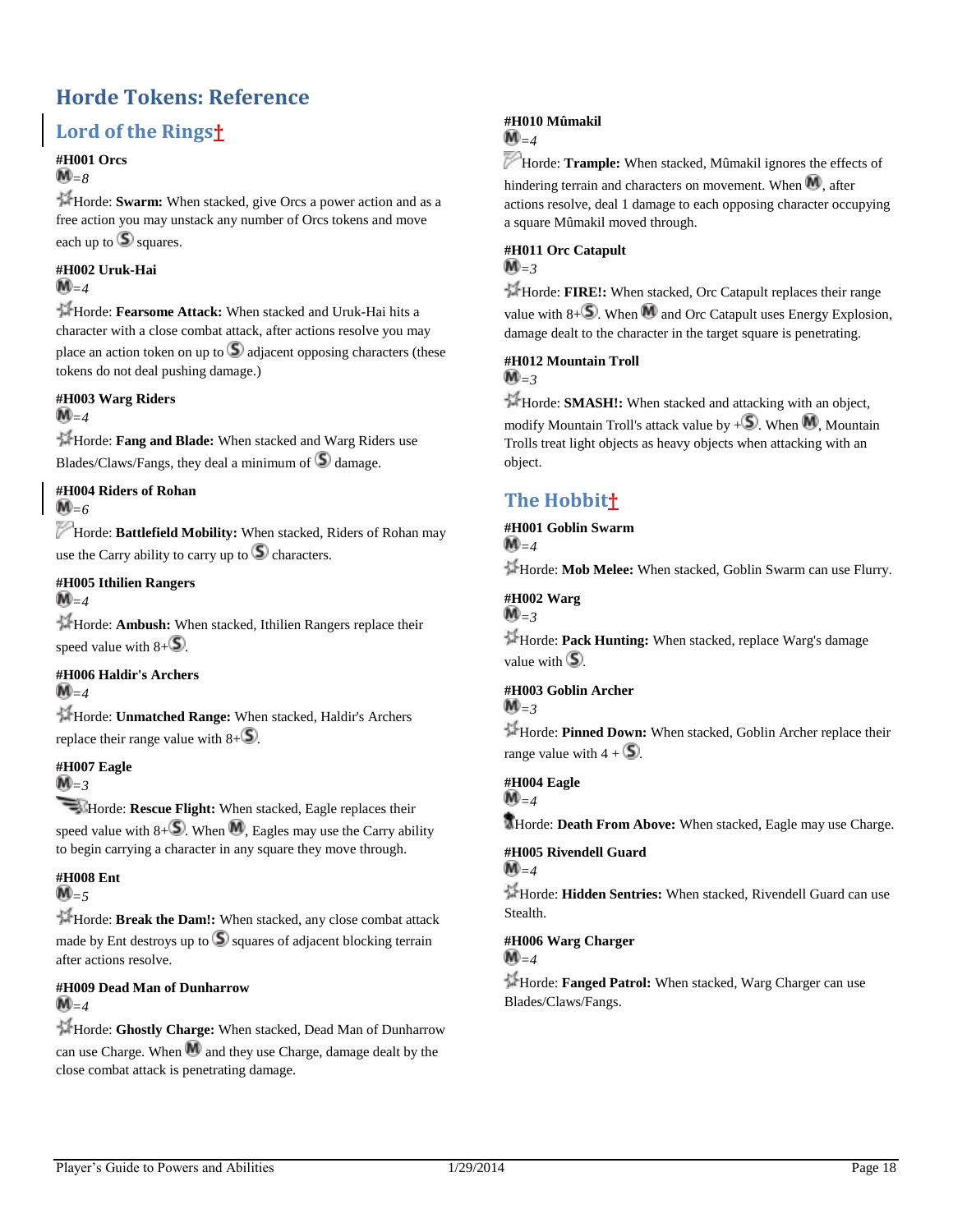## **Fear Itself**

#### **#H001 Warbot (Flamethrower)**  $M_{=7}$

Horde: **Field of Fire:** Warbot (Flamethrower) can use Energy

Explosion. When it does, it has one additional  $\frac{1}{2}$  for every set of 3 in the stack.

#### **#H002 Warbot (Rocket)**  $\widehat{\mathbf{M}}=7$

Horde: **Salvo:** When Warbot (Rocket) makes a ranged combat attack, modify its attack and damage values by +1 for each set of 3 Warbots in the stack.

#### **#H003 Warbot (Machine Gun)**  $M_{\rm{m}}$

 $H$ Horde: **Surpressing Fire:** If  $\bigcirc$  is greater than the number of opposing characters within range and line of fire, Warbot (Machine Gun) can use Pulse Wave.

### **#H004 Army Private**  $\mathbf{M}_{=4}$

Horde: We Shall Fight in the Fields and Streets: When  $M$ , Army Private can use Close Combat Expert and deal penetrating damage to characters with  $\sim$  symbol.

## **#H005 Navy Seamen**

## $\widehat{\mathbf{M}}_{=4}$

Horde: We Shall Fight in the Seas and Oceans: When M, Navy Seaman can use Enhancement and deals penetrating damage to characters that can use the Swim ability.

#### **#H006 Air Force Airman**  $\mathbb{M}_{=4}$

Horde: **We Shall Fight with Strength in the Air:** When Air Force Airman can use Ranged Combat Expert and deals penetrating damage to characters that can use the Flight ability.

## **#H007 Police Deputy**

 $\mathbf{M}_{=4}$ 

Horde: We Have You Surrounded: When M, adjacent friendly characters can use the Police team ability.

### **#H008 Mud Golem**

Horde: **Mud Suffocation:** When  $\bigcirc$  is greater than or equal to the number of adjacent opposing characters, Mud Golem can use Poison. When  $\overline{M}$ , this use of Poison deals penetrating damage.

#### **#H009 Dwarf**  $\mathbf{M}_{=3}$

Horde: **Weapon Crafting:** Give Dwarf a power action to place a standard light object from outside the game into an adjacent square. When  $\mathbf{M}$ , you may place a standard heavy object instead.

**#H010 Stark Solutions Employee**  $M_{=4}$ 

Horde: **Think Tank:** When an adjacent friendly character uses Outwit or Perplex, increase their range value by  $\mathbb{S}$ . When  $\mathbb{M}$ , Stark Solutions Employee can use Outwit or Perplex once per turn.

### **#H011 Asgardian Warrior**  $\overline{\mathsf{M}}_{=6}$

**Horde: For Asgard!:** When  $\bigcirc$  is 2 or more and a friendly character with the Asgardian keyword is within 8 squares, Asgardian Warrior can use Charge and modifies his attack value by  $+1$ . When , Asgardian Warrior can use Flurry.

### **#H012 Hammer Industries Saboteur**  $M_{=4}$

Horde: **Saboteur:** At the beginning of the game, choose a standard power color once for all friendly characters with this power. When an opposing character within 5 squares is given an action to activate a power of that color, that character rolls a  $d6$ . On a result less than  $\mathcal{S}$ , deal that character 1 unavoidable damage.

## **#H013 Dark Elf**

 $M_{=6}$ 

**Horde: Devious Plotters:** When **S** is 3 or more, Dark Elf can use Outwit.

#### **#H014 Mutant Student**  $M_{=6}$

**Horde: One of Us Must Have the Right Power:** When M, at the beginning of your turn choose a standard power, and Mutant Student can use that power until your next turn or it takes damage.

## **Fellowship of the Ring†**

#### **#H101 Longbeard**  $\mathbf{M}_{=4}$

Horde: **Unyielding:** When a second action token would be placed on Longbeard, roll a d6; if the result is less than  $\Omega$ , no token is placed.

**#H102 Moria Goblin**  $M_{=6}$ 

Horde: **Wall-Crawling:** Once per turn as a free action when it occupies elevated terrain, give Moria Goblin a move action as if its speed value is  $\mathbb{S}$ .

**#H103 Dagorland Orc**  $\mathbf{M}_{=}$ 3

Horde: **Driven by the Dark Lord:** When using Charge, Dagorland Orc increase its speed value by  $\mathcal{S}$ .

## **The Two Towers†**

**#H101 Man of Gondor**  $\mathbf{M}_{=6}$